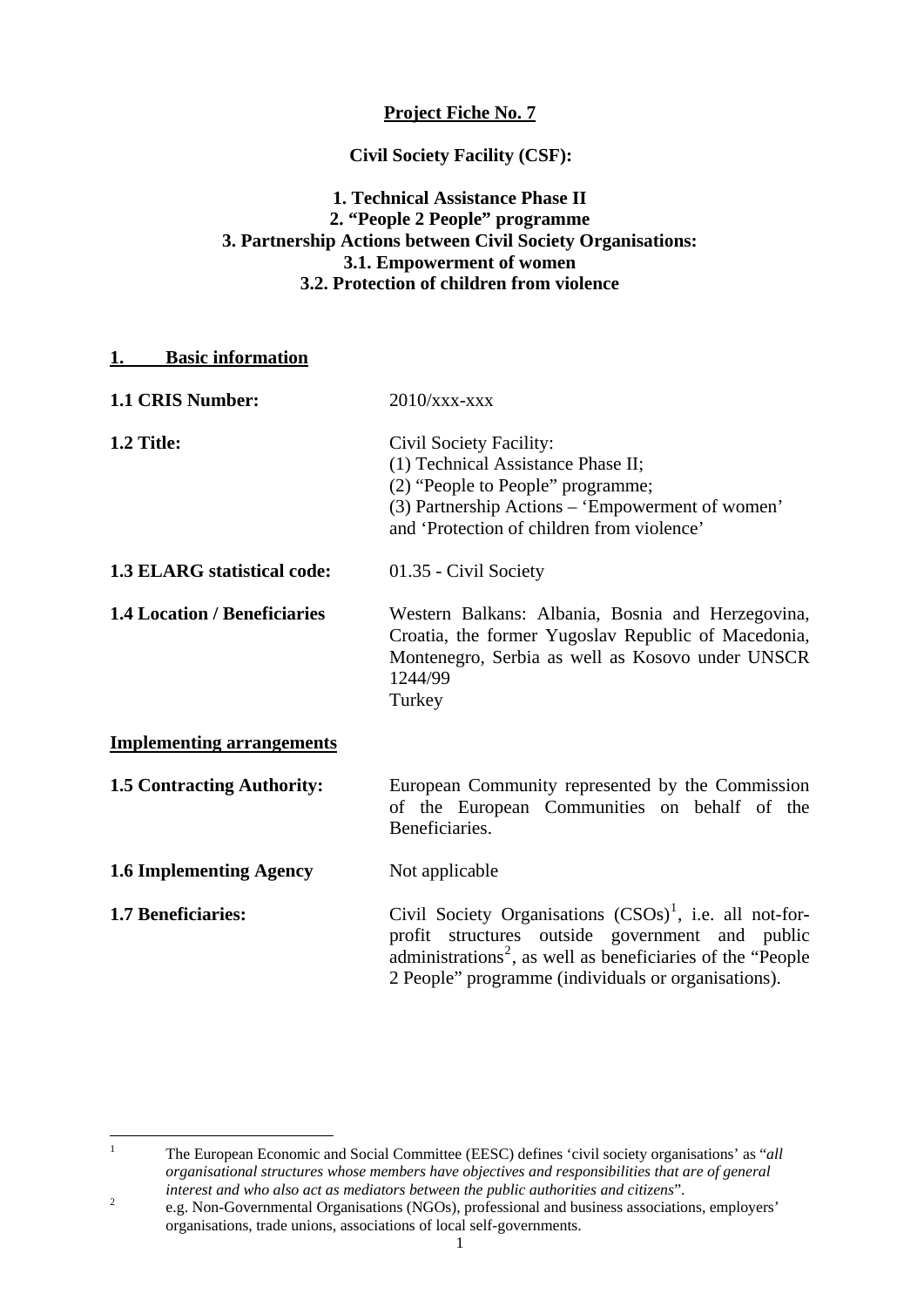## **Financing**

| <b>1.8 Overall Project Cost:</b>            | EUR 12 000 000   |
|---------------------------------------------|------------------|
| 1.9 EC contribution:                        | EUR 12 000 000   |
| 1.9 Final date for contracting:             | 30 November 2011 |
| 1.10 Final date for execution of contracts: | 30 November 2013 |
| 1.12 Final date for disbursements:          | 30 November 2014 |
| 1.13 Indicative Project Duration:           | 18-24 months     |

### **2. Overall Objective and Project Purpose**

### **2.1 Overall Objective**

The overall objective is to strengthen civil society within a participative democracy and to stimulate a civil society friendly 'environment' and culture.

### **2.2 Project purpose**

The project aims to develop a strong regional partnership dialogue between CSOs from the region themselves and with their EU counterparts and public authorities as well as to enhance the transparency and the accountability of CSOs. In particular, the project should favour the following aspects:

- a professionally operating civil society sector,
- new CSO networks, common strategy and initiatives,
- better quality of services and good dissemination of common values in the region,
- better support of democratic issues, including raising awareness of relevant matters amongst citizens and public authorities by means of intercultural dialogue.

# **2.3 Link with AP / NPAA / EP/ SAA**[3](#page-1-0)

### 2.3.0 General

A principal political objective of the Western Balkans and Turkey is accession to the European Union. The Commission Communication of  $5$  March  $2008<sup>4</sup>$  $2008<sup>4</sup>$  $2008<sup>4</sup>$  described the overall strategy of involving Civil Society in the accession process through the Civil Society Facility (CSF): "*The goal will be to strengthen civil society bodies and their role in the political process, enhance the capacity of civil society organisations to develop cross-border projects and networks, and familiarise civil society representatives and opinion leaders with EU affairs … the facility will promote cooperation and transfer of know-how between business, trade union, and professional organisations in the partner countries and the corresponding EU level organisations*."

 $\frac{1}{3}$  AP = Accession Partnership; NPAA = National Programme for the Adoption of the *acquis* (Candidate Countries), National Action Plan (Potential Candidates);  $EP = European$  Partnership;  $SAA =$ Stabilisation and Association Agreement

<span id="page-1-1"></span><span id="page-1-0"></span>COM(2008) 127 - "Western Balkans: Enhancing the European Perspective"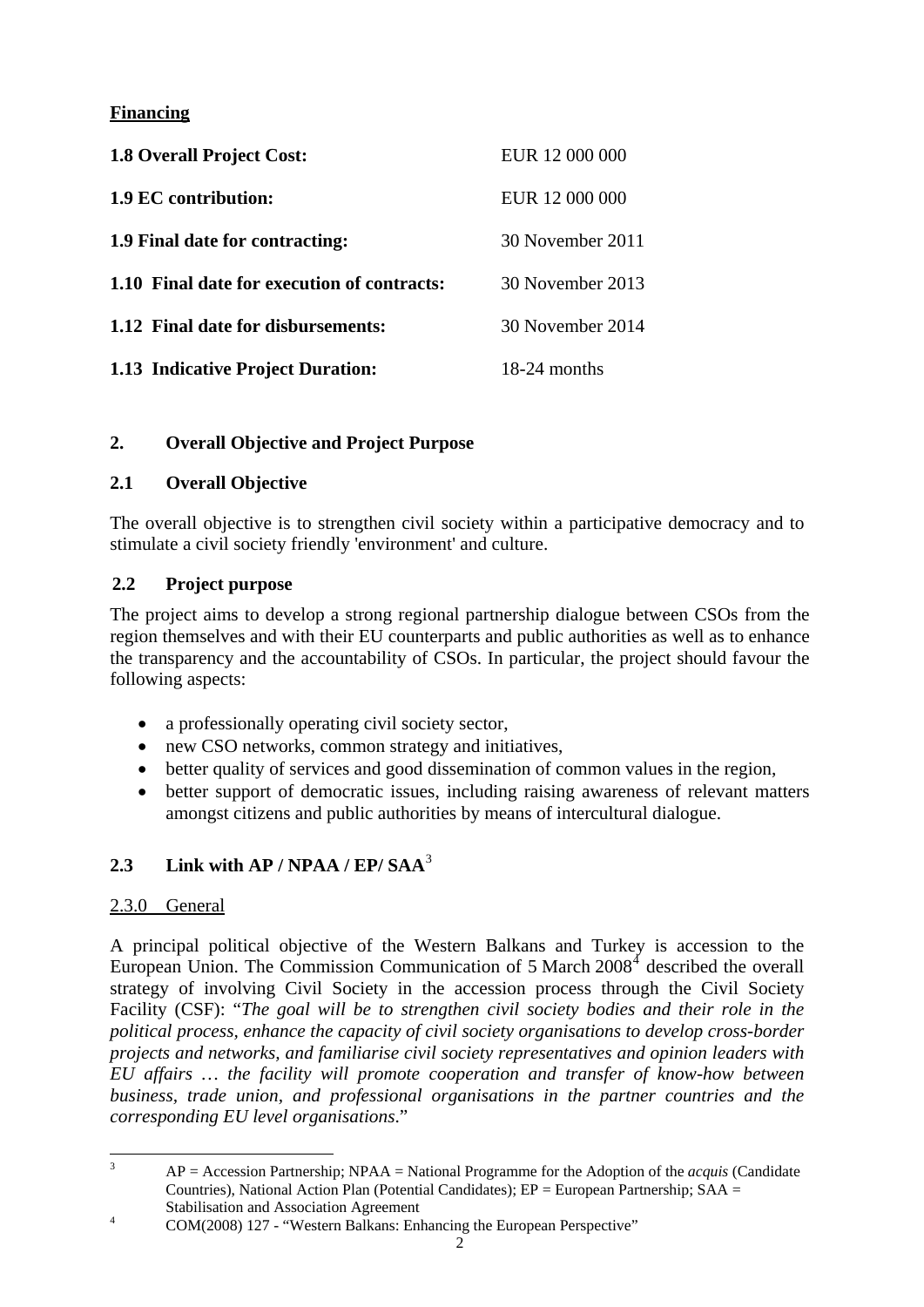The *Civil Society Facility* (CSF) consists of three areas of activity: (i) support for local civic initiatives and capacity-building, (ii) a "People 2 People" programme, and (iii) 'partnership actions' to develop networks between CSOs and to promote transfers of knowledge and experience.

The Commission Communication on the Enlargement Strategy 2008-2009<sup>[5](#page-2-0)</sup> underlined the importance of the CSF to increase the participation of CSOs in the reforms to be undertaken by the Candidates and Potential Candidates for Accession. This strategy sets out to obtain public support for accession and will strongly determine the pace and quality of the accession process.

The CSF is a single facility for the benefit of all Candidates and Potential Candidates for Accession although it is implemented through both the National and the Multi-beneficiary IPA Programmes. It is financed both from the IPA Multi-beneficiary programme (managed by DG Enlargement, Directorate D) and from the national IPA programmes (managed by the European Commission Delegations or, in the case of decentralised implementation, by the relevant authorities of the Western Balkans and Turkey).

CSO developments in the Western Balkans and Turkey are summarised below:

### 2.3.1 Albania

CSOs monitor the respect of human rights and the fulfilment of Albania's obligations under the SAA. However, civic engagement is low and the capacity of CSOs remains weak particularly in terms of advocacy, public relations, networking and partnership building. Nevertheless the protection of children's rights has increased. The 2008-2013 Social Protection and Social Inclusion Strategy<sup>[6](#page-2-1)</sup> has set out the strategy to improve the situation of *inter alia* social services for children.

### 2.3.2 Bosnia and Herzegovina

A Memorandum of Understanding was signed in 2007 between the State-Level Council of Ministers and CSOs providing the framework for cooperation but dialogue between civil society and the BiH Government is limited. Few CSOs are country-wide. Trades unions lack official status and are registered as NGOs. Several Human Rights NGOs have received financing from the European Instrument for Democracy and Human Rights (EIDHR) for issues such as reconciliation, anti-torture, women and children's rights but BiH has made little progress in the social protection of vulnerable people.

### 2.3.3 Croatia

Croatian CSOs continue to play an important role in the promotion and protection of human rights and democracy. The Government's "National Strategy for the Creation of an Enabling Environment for Civil Society Development 2006-2011"<sup>[7](#page-2-2)</sup> is based upon a broad consensus between civil society and government representatives. However, progress should be made for raising the influence of CSOs on policy debate. Further concrete actions are required to tackle child poverty, to increase protection of socially vulnerable persons and to ensure better integration, reconciliation and tolerance.

 $\frac{1}{5}$ COM(2008) 674 - "Enlargement Strategy and Main Challenges 2008-2009"

<span id="page-2-1"></span><span id="page-2-0"></span><sup>6</sup> *Albanian Social Protection Sector Strategy 2008-2013* published on the website of the, Ministry of Labour, Social Affairs and Equal Opportunities, August 2007: [www.mpcs.gov.al](http://www.mpcs.gov.al/)<br>
Convenient of the Depublic of Creatic 12 July 2006, sublished and he website a

<span id="page-2-2"></span>Government of the Republic of Croatia, 12 July 2006, published on the website of the Government Office for Cooperation with NGOs, www.uzuvrh.hr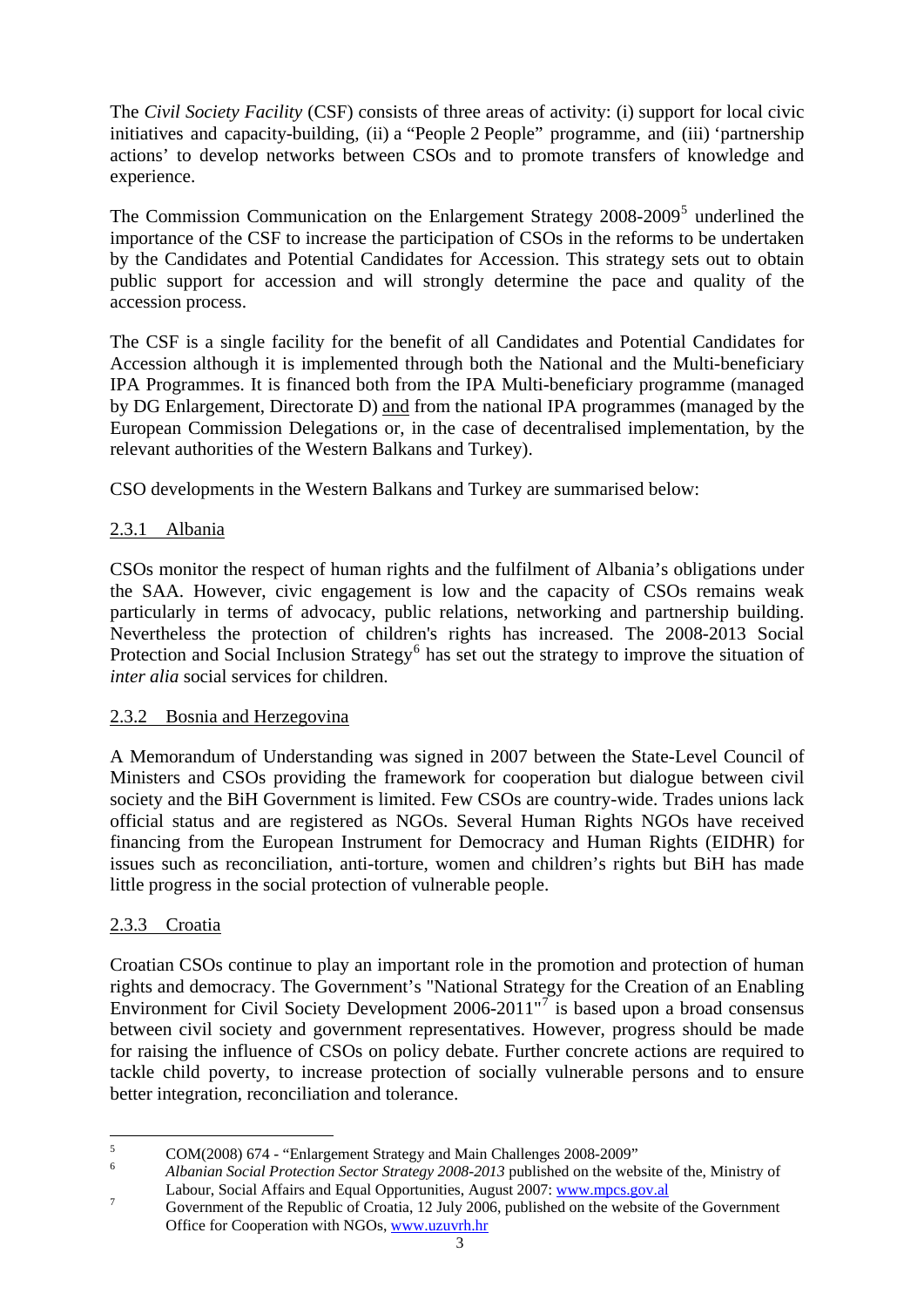### 2.3.4 The former Yugoslav Republic of Macedonia

The Government has adopted a strategy for cooperation with CSOs, and their active involvement in public policymaking has increased. However, the development of professional and civic associations is hampered by lack of finance and is mainly dependent upon external resources. Many sectors are not sufficiently addressed, such as the protection of economic and social rights and compliance with international rules for the protection of children's rights.

#### 2.3.5 Montenegro

With the establishment of the Office for Cooperation, the legal framework for CSOs has been satisfactory. Nevertheless, socio-economic reform in Montenegro requires the better participation of civil society. CSOs should complement services provided by public authorities in raising the economic and social protection of women, children and other marginalised and vulnerable groups.

### 2.3.6 Serbia

The Serbian Constitution provides a good overall framework but specific legislation remains to be adopted in a number of areas, in particular anti-discrimination laws regulating the work and election of minority national councils. Much is still required to improve the conditions of children, and rehabilitation and employment of persons with disabilities.

#### 2.3.7 Kosovo

The overall capacity of CSOs remains weak. The Government is not yet accustomed to the idea of a long-term partnership with civil society. The necessary legislative and financial mechanisms for its support remain rudimentary. The civil society sector is re-focusing its attention from post-crisis activities to building democracy as well as being involved in economic, social and cultural development.

Implementation concentrates on minority rights but the protection of women against domestic violence, protection, education and development of children, integration and protection of people with disabilities all require close attention. Also, the implementation of legislation regarding gender equality should be improved.

#### 2.3.8 Turkey

The legal framework for the freedom of assembly is broadly in line with European standards. Citizens have been able to exercise this right without interference from the authorities but the financial viability of the CSO sector remains under risk. NGOs rely too heavily on foreign funding from the EU and other international donors.

Despite reforms, the participation of NGOs in all sectors of democratic life remains limited. Their participation in policy-making and related formal structures is improving at a slower pace and requires further attention. This is partly due to the limited culture of collaboration in the public sector with CSOs and the lack of a standard general code of conduct for partnership in policy-making.

Concerning social rights, additional efforts are required to improve the administrative capacity of CSOs in the areas of domestic violence against women, the protection of children including education, juvenile justice system and child labour.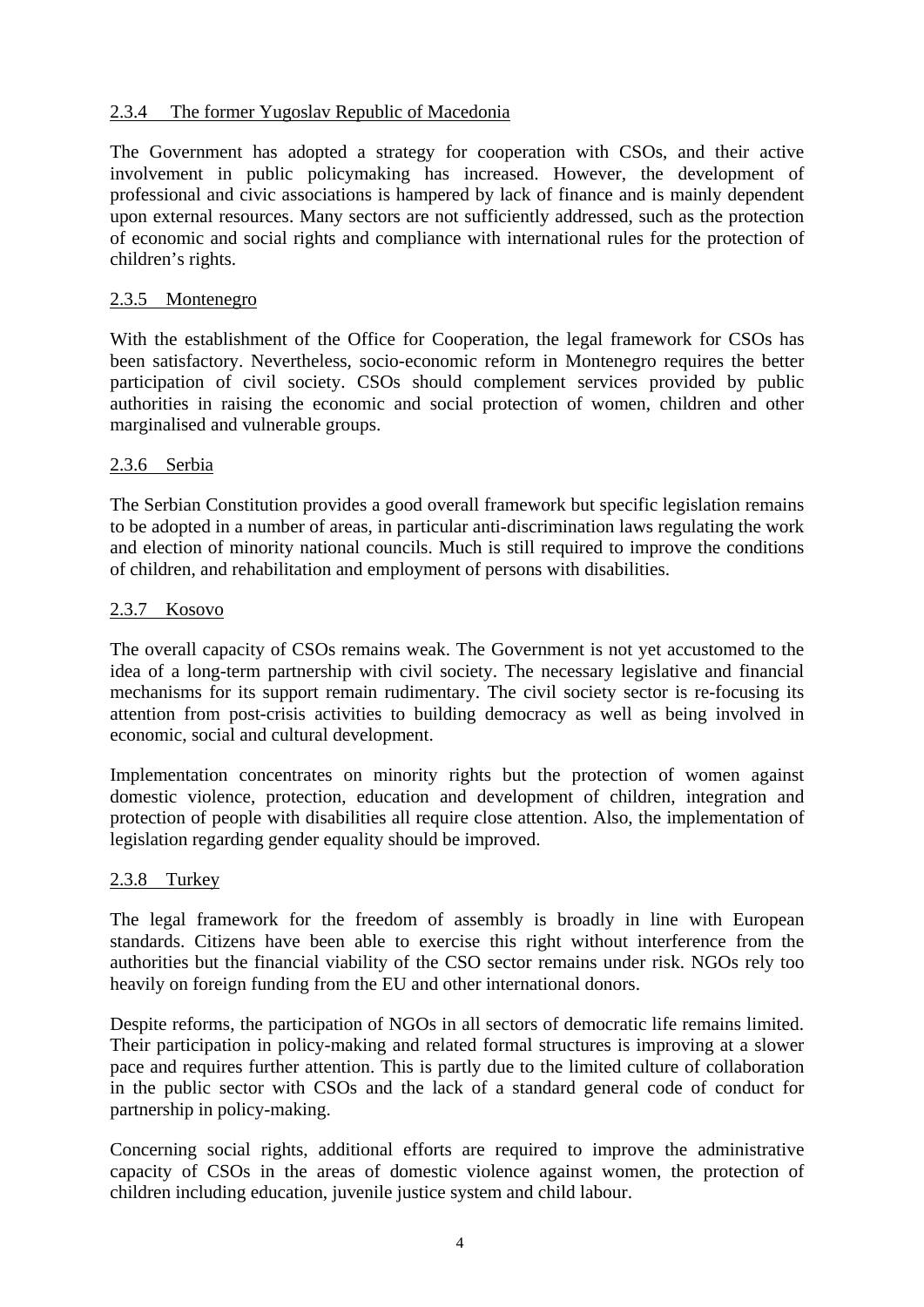# **2.4 Link with MIPD**

This project is in line with Section 2.3.1.3.6 of the IPA Multi-beneficiary Multi-annual Indicative Planning Document (MIPD) 2009-2011<sup>[8](#page-4-0)</sup>. In order to ensure that civil society is fully engaged in the EU integration process, this project will complement Multi-beneficiary and National projects initiated under IPA 2008 and IPA 2009 and promote partnership actions within the Western Balkan region and Turkey.

## **2.5 Link with National Development Plans**

Under the different IPA National Programmes special attention has been given to strengthen the capacity of CSOs mainly by specific calls for proposals and in some cases (e.g. Croatia and Turkey) by providing advisory services and training. Civil society capacity building continues to gain in importance and this Multi-beneficiary project will complement national programmes by providing multi-country cooperation and exchange opportunities.

Close cooperation is also foreseen with the Regional Cooperation Council (RCC). The work of the RCC focuses on several priority areas and the RCC will be encouraged to establish close cooperation and contacts with CSOs.

# **3. Description of the project**

# **3.1 Background and justification**

Civil Society remains important for the acceptance and implementation of the values of the European Union in potential Member States. At a political level, further legislation has still to be adopted and effectively implemented and enforced. For a beneficiary to be able to advance towards European accession, legislation and principles have to be recognised among citizens and be regularly monitored. Civil Society continues to be crucial in this respect.

To increase the role of civil society in EU integration, the overall strategy for supporting civil society developed in the framework of IPA 2008 under the CSF constitutes an essential instrument in both the national and multi-beneficiary/regional programmes. The Commission Communication of 5 November 2008<sup>[9](#page-4-1)</sup> underlines the importance of the CSF for the increased participation of CSOs in the reforms to be undertaken in the enlargement countries.

The CSF consists of three strands, all of which will be included in this project:

- i. Support to civic initiatives and capacity-building thereby enforcing the role of civil society at local and national level.
- ii. A "People 2 People" ("P2P") programme supporting visits to EU institutions and bodies to exchange experiences, know-how and good practice between Beneficiaries and EU CSOs.
- iii. Partnership Actions carried out between beneficiary and EU CSOs leading to a transfer of knowledge and the creation and strengthening of networks.

Phase II of the *Technical Assistance Project* will continue to address the needs of CSOs identified but not covered under Phase I in order to increase their capacity, improve their democratic role and to continue to promote networks of CSOs across regional borders.

<span id="page-4-0"></span> $\frac{1}{8}$  COM(2009) 4518 9

<span id="page-4-1"></span>COM(2008) 674 "Enlargement Strategy and Main Challenges 2008-2009"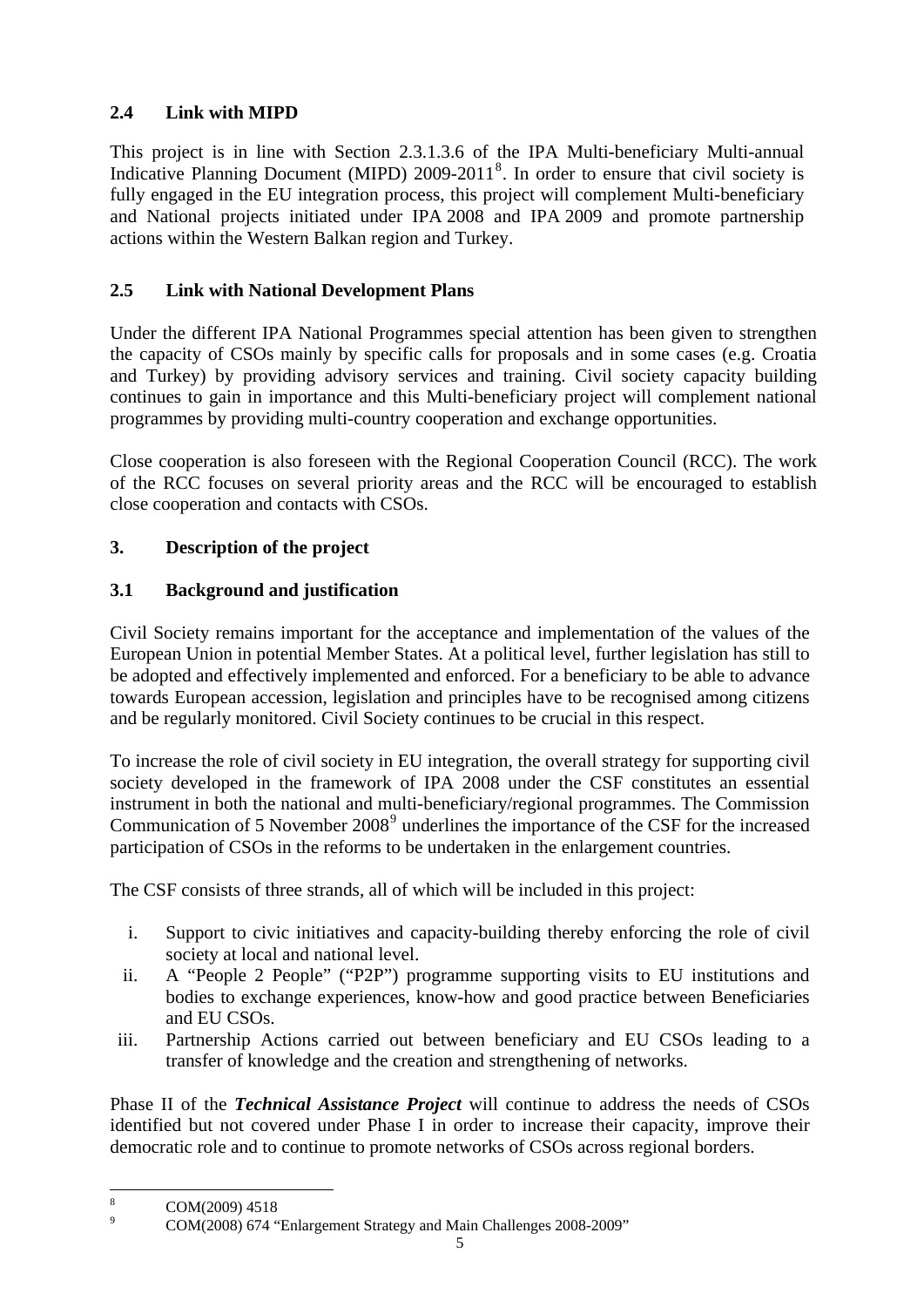<span id="page-5-0"></span>The *"P2P" programme* will continue to arrange visits of people belonging to organisations and/or individuals who may thereafter disseminate information in their home country by way of local information channels, meetings and discussions.

Regarding *Partnership Actions*, the European Commission has drawn attention to the matters of gender equality and children's rights in the Western Balkans<sup>[10](#page-5-0)</sup>. Under the EC  $Common$ <sup>[11](#page-5-0)</sup>, the European Commission reiterated its commitment to promote *gender equality*. EC funding for the empowerment of men and women is available as a cross-cutting issue in the European Initiative for Human Rights (EIDHR) programme but there have been no initiatives that focus exclusively on gender in the framework of civil society. In addition, a recent  $DfID^{12}$  $DfID^{12}$  $DfID^{12}$  report points out that gender inequalities exist in leadership, decision-making and education, and notes the deterioration of the economic and political position of women in the Balkan region.

The project will encourage more and effective coordination and interaction partnership between EU and Western Balkan stakeholders and will contribute to the development of a strengthened regional network on gender equality. Activities will aim for partnerships between organisations both local and within the EU.

With regard to *children's rights*, the European Commission made clear in the Communication on Strategic Objectives 2005-2009 that "*A particular priority must be effective protection of the rights of children, both against economic exploitation and all forms of abuse, with the Union acting as a beacon to the rest of the world*". In April 2005, Commissioners in charge of Fundamental, Rights, Non-discrimination and Equal Opportunities introduced a new plan for the promotion, protection and fulfilment of children's rights in the internal and external policies of the EU.

A recent study by UNICEF highlights the critical condition of child victims of violence and the "*acute need of reform of child protection systems in the region, better identification and referral of cases of violence against children*". The study underlines the importance of equipping civil society and public authorities with the means to monitor, report and advocate the rights of children and to encourage the further exchange of good practices and lessons learned from the region and Member States. The project will promote partnership actions and intensify the protection of children from violence and bring about changes to the conditions of children.

The projects under IPA 2010 will not only continue to complement actions launched under IPA 2008 and 2009 but also will additionally cover the needs of CSOs and support schemes to civil society partnerships that give priority to women and children.

 $10<sup>10</sup>$ <sup>10</sup> COM(2006) 367 "Towards an EU Strategy on the Rights of the Child" dated 4 July 2006

<sup>&</sup>lt;sup>11</sup> EC Council Conclusions 11177/07 of 23 June 2007<br>
Department for International Development (United Kingdom)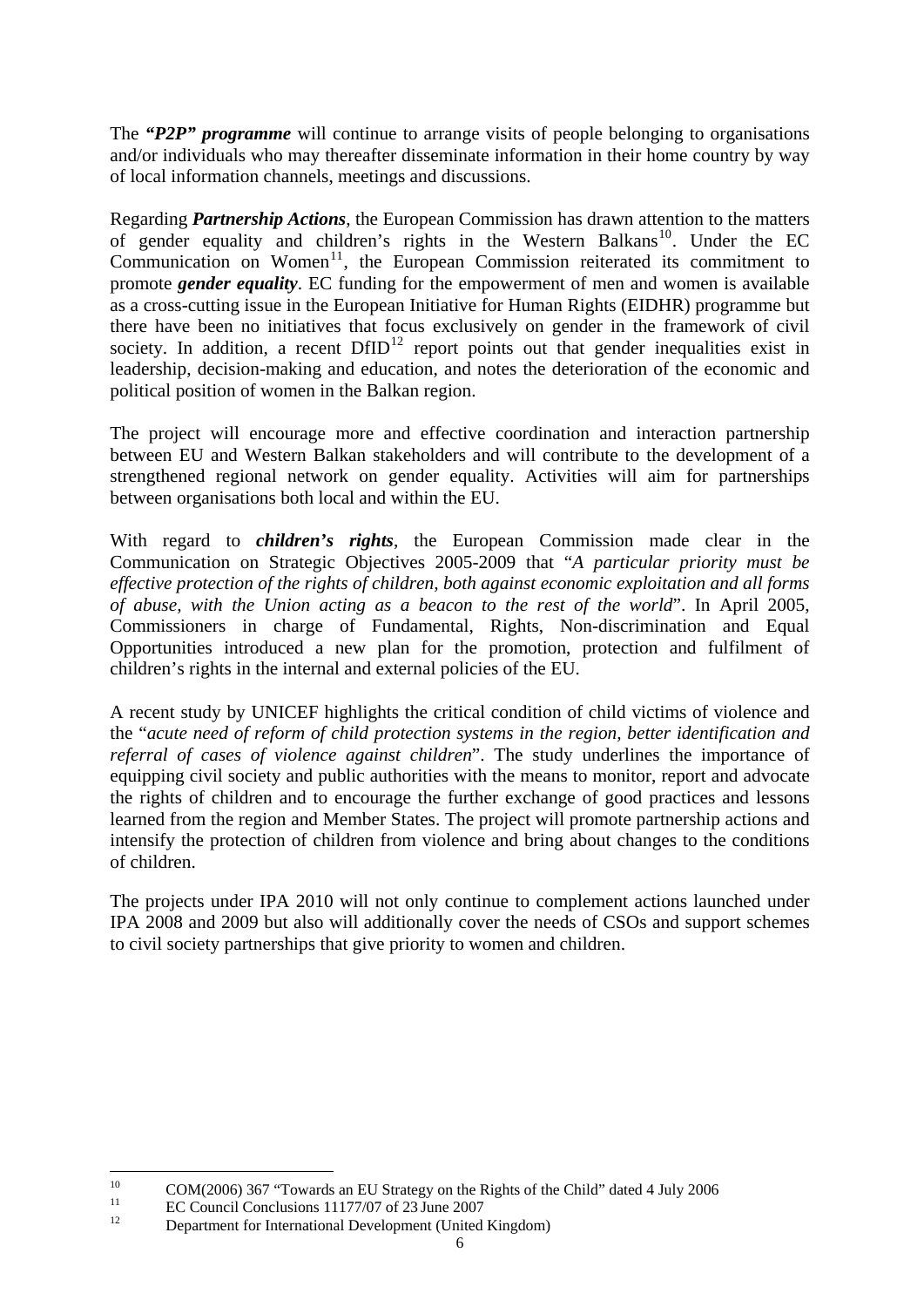### **3.2 Assessment of project impact, catalytic effect, sustainability and cross-border impact**

The project will complement initiatives of other donors and the Regional Cooperation Council (RCC). It will be regularly monitored and evaluated to allow for readjustments. The project will contribute towards participative democracy by enhancing civil society bodies, their role in society and their understanding of EU integration, policies and the role of EU institutions. It will also foster partnerships that support the adoption of good practices and standards tackling problems of great importance to the Western Balkans and Turkey.

The project should be seen as a catalyst for the development of regional and sectoral networking, exchanges of experience and information, as well as the sharing of common benchmarks. It seeks to increase regional cooperation and networking among regional CSOs *inter se* and with CSOs from EU and other stakeholders, encouraging in particular partnership with CSOs and public authorities. Networks established through different project activities should help support the sustainability of the action once the support from the European Commission has ended.

The project will principally benefit the general public. It sets out to increase both the involvement of citizens in society and its awareness of the role of civil society in the light of eventual accession to the EU as well as of EU policy and initiatives in which the general public may exercise a strong influence.

### **3.3 Expected results and measurable indicators**

The involvement of CSOs in the democratic process through multilateral partnership is considered the appropriate method of improving the development, function and involvement of civil society and of increasing the influence of civil society region-wide on broadly defined activities and monitoring the results of actions taken.

The following results are expected. Ideally, they will be verified two years after completion of the project using the indicators set out below.

### *3.3.1 Technical Assistance Phase II (Indicative Budget: EUR 6.70 million)*

*Expected results:* 

- Further reinforcement of the professional capacity of CSOs;
- CSOs organised so as to play and increasingly influential role in the formulation of public policy at local, national, regional and EU levels;
- Increased citizens' awareness of their rights and duties:
- Enhanced cooperation and networking among CSOs from the Beneficiaries, and with CSOs from the EU;
- Increased understanding by CSOs of EU affairs;
- Development of common EU regional principles, values and good practices.

#### *Measurable indicators*

- Number of CSOs targeted;
- Proportion of training courses brought further up to date;
- Skills identified at national level and total number of training events, events undertaken with know-how transfer to CSOs;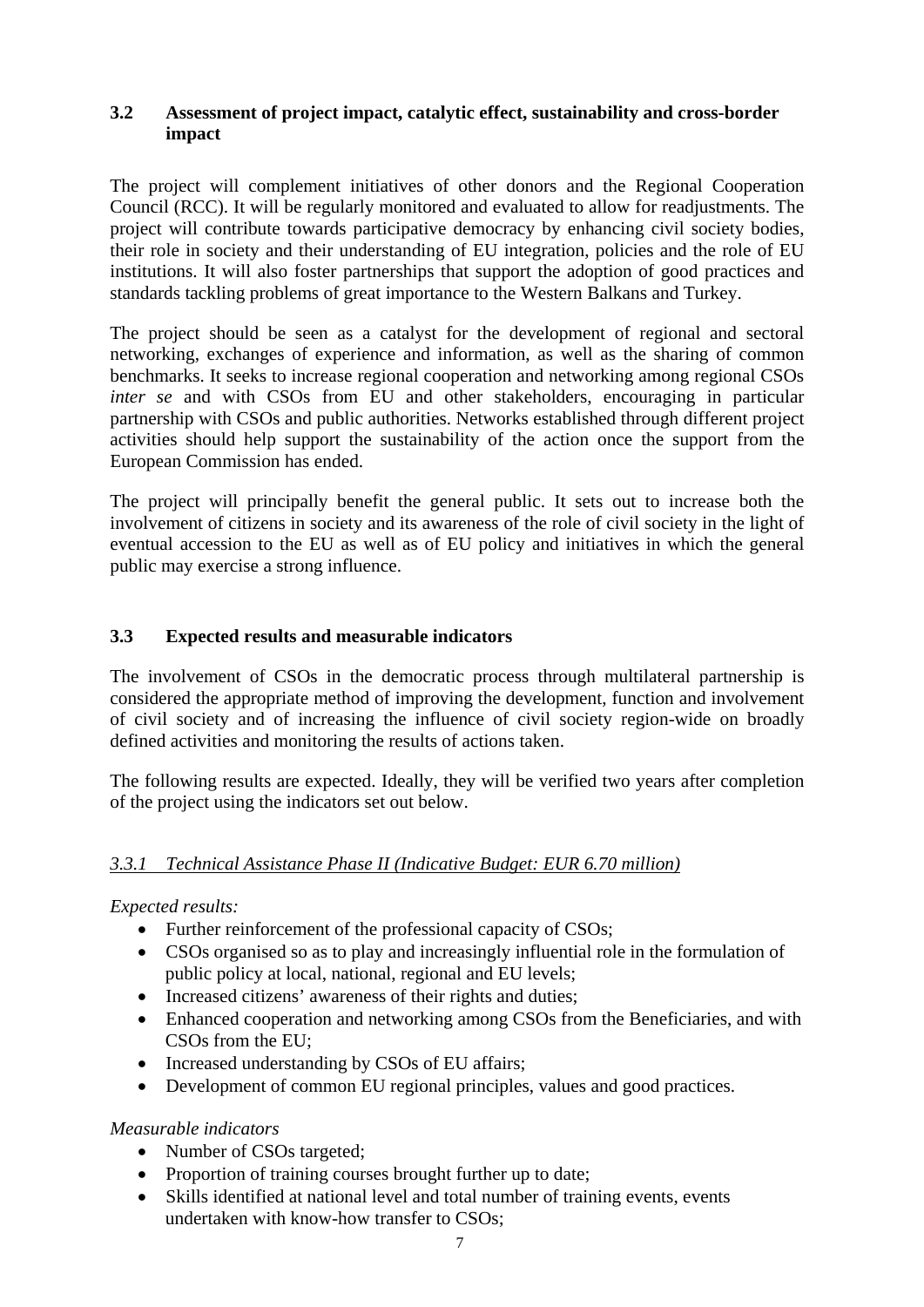- Number of CSO staff having benefited from training, i.e. advised and supported;
- Decrease in number of organisations with mediocre potential ability to sustain activities;
- Percentage of CSOs partnership and network built up after the project:
- Percentage of information from and provided to CSOs compared with previous situations, thereby raising dialogue and partnership by CSOs;
- Number of EU-regional CSO exchanges and joint actions;
- Number of CSOs that carry out funded activities.

# *3.3.2 "P2P" programme (Indicative Budget: EUR 2.00 million)*

# *Expected results:*

- Transition to spontaneous and better cooperation with corresponding EU CSOs;
- Better understanding of EU affairs and the accession process eventually leading to long-term information channels and sustainable projects;
- Increased participation of citizens in civil society activities.
- Skills and space created for CSOs to significantly influence public policy nationally (foster dialogue with national authorities, developing advocacy and lobbying skills), and across the region and (iii) at European level (cross border CSO partnerships, simplified access to EU information and programmes)
- Network and networking enhanced among CSOs from the Beneficiaries and with CSOs from the EU
- Information system throughout the region established

# *Measurable indicators:*

- Number of new partnerships at regional, national and EU levels created
- Organisation of local events or campaigns with multiplier effect following the study visits at national or regional levels

Indicators will be reviewed and developed at each stage in order to offer a high quality and extensive reflection of the achievements of the "P2P"programme and the programme may later be adjusted in order to respond more closely to the above objectives.

## *3.3.3.1 Partnership action: Empowerment of women (Indicative Budget: EUR 1.65 million)*

## *Expected results:*

- Increased awareness on EU gender equality standards in the region;
- Strengthened capacity of CSOs to monitor regional progress, to cooperate and to share knowledge and experience with their counterparts from the region and the EU;
- Reinforced interaction between CSOs and decision-makers, using the experience and best practice of EU CSOs (e.g. CSOs sharing expertise on government measures).

# *Measurable indicators:*

- Number of new partnerships and networks formed;
- Increased membership in these CSO:
- Number and quality of structures for CSO/government interaction;
- Number of new measures drawn up and implemented by governments.

## *3.3.3.2 Partnership action: Protection of children from violence (Indicative Budget: EUR 1.65 million)*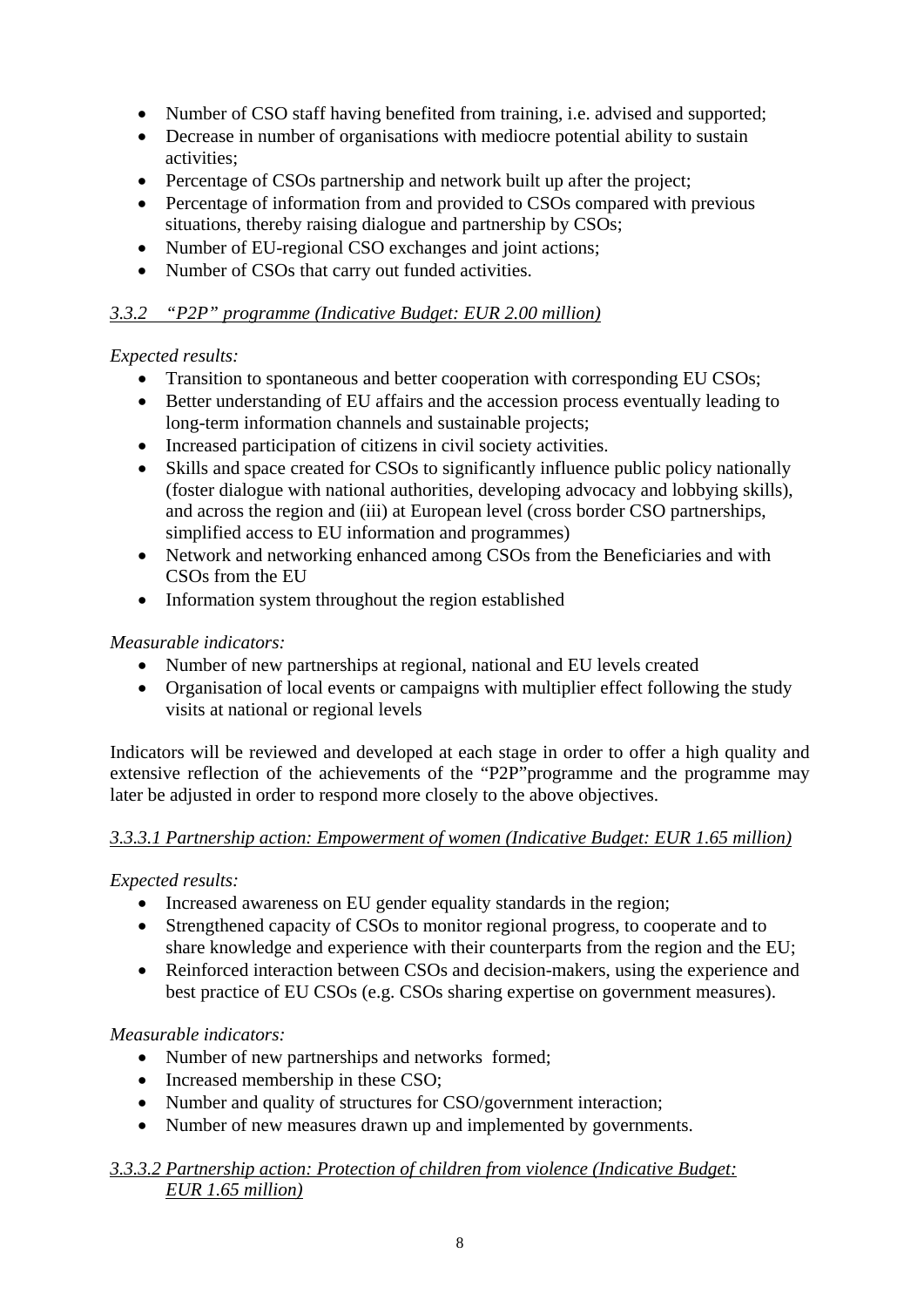## *Expected results:*

- Enhanced monitoring systems and improved capacity of CSOs that work with vulnerable families and children;
- Awareness raised about the condition of children and encourage joint actions through networks and organisations both within the region and with the EU;
- Strengthened interaction of CSOs with decision-makers.

### *Measurable indicators:*

- Number of new monitoring systems developed;
- Number of new joint actions between CSO in the region and governments;
- Number of networks between CSOs in the region and the EU established.

### **3.4 Main activities:**

### *3.4.1. Technical Assistance Phase II*

The aim is to continue the regional technical assistance started in 2009, which *inter alia* is to analyse and identify the priority needs of the civil society sector in the region, design and deliver training programmes, develop communication tools, support the creation of a regional Civil Society Forum, evaluate the impact of (donor-funded) actions, monitor the implementation of grants awarded following EU calls for proposals, and to make a needs analysis supporting future programming.

### *3.4.2. "P2P" programme*

The third phase will complement the programme of study visits organised between 2008 and 2010.

### *3.4.3. Partnership action: empowerment of women*

The aim is to support activities as follows:

- *Regional network*: development of links between Beneficiary and EU women's organisations (focusing on campaigning for women's rights, lobbying governments, monitoring progress of governments);
- *Standards and lesson-learning*: workshops involving CSOs and government representatives sharing experiences across EU and accession states on experiences of civil society working with governments promoting gender equality and women's empowerment;
- *Study tours*: visits to government bodies and CSOs in EU states demonstrating good practice on gender equality and women's empowerment and government/CSO partnership;
- *Regional awareness-raising*: of the importance of gender equality to economic development and as a requirement prior to accession.

These activities should lead to increased professionalism and cooperation among primarily the civil society but also indirectly governments in the region. With the knowledge gained through activities and partnership between experts, it should be possible to improve the strategy and monitoring of national programmes.

### *3.4.4. Partnership action: Protection of children from violence*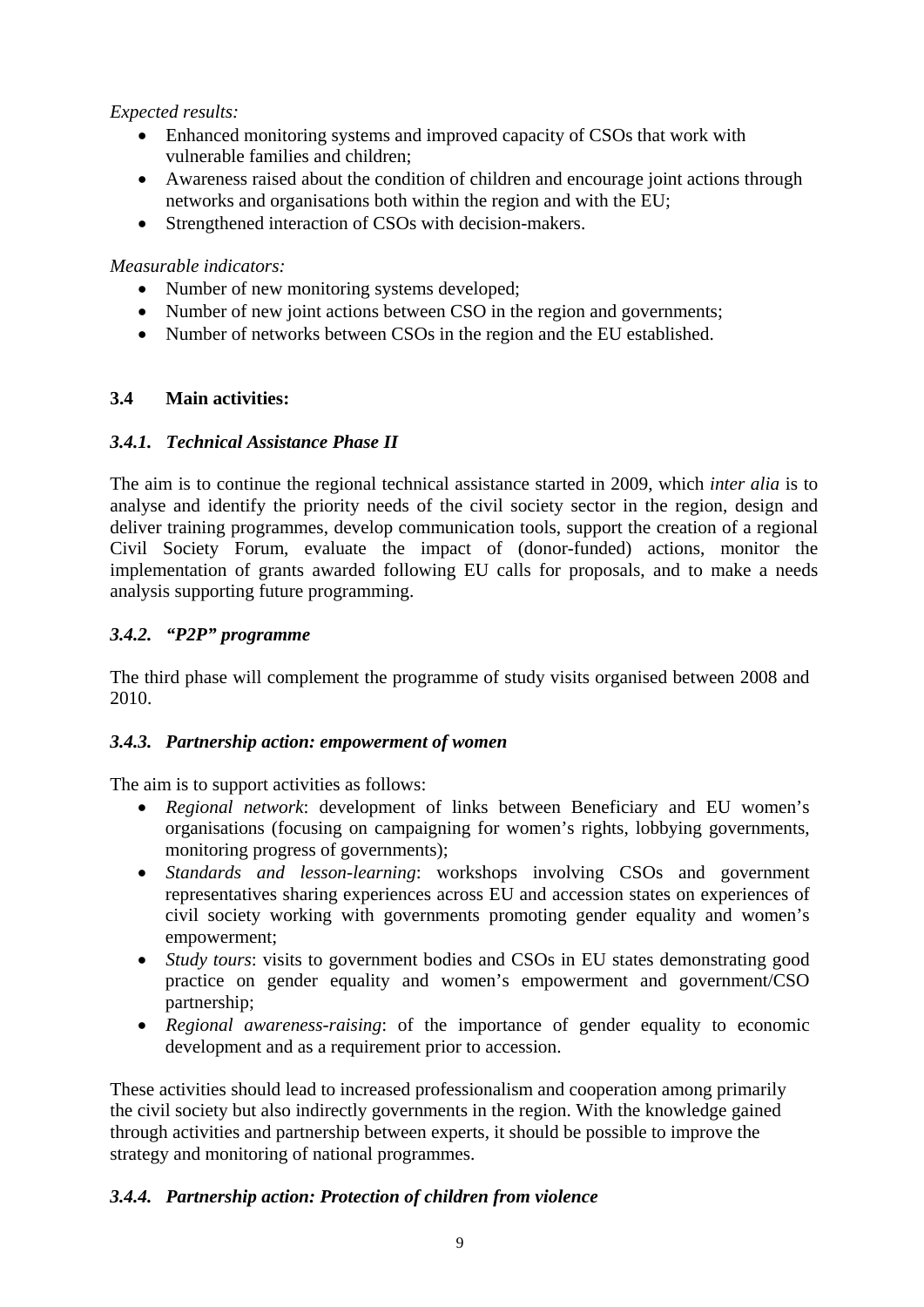The activities performed by UNICEF aim to ensure a better understanding of the condition of children in the region and to increase interaction at all levels between institutions for the protection of children as follows:

- Give information to main stakeholder institutions, particularly schools, and provide a strategic focus to strengthen their capacity and exchange practices;
- Develop community-based day care and pre-school service models through pilot projects implemented by local communities;
- Establish a regional platform to promote exchange of practices and lessons learned among the various institutions involved the project.
- Identify gaps in current protection systems in effective identification and referral of cases of violence against children to encourage better interaction between all levels of children's protection institutions.
- Identify existing child rights monitoring systems used by civil society, national Bar Associations, children's networks, national Parliaments and others.
- Conduct regional consultations and study tours in selected European Union and other countries of Parliamentarians, civil society, national Bars Associations, children's networks and key government partners from the Balkans.
- Disseminate European standards for independent children's rights institutions in the Balkans.
- Share information and strategies among independent children's rights institutions and organisations with a particular focus on independent monitoring and protection of children's rights

### **3.5 Risks and assumptions**

The development of a civil society culture in the region requires *political stability* and a favourable environment for the enhancement of CSOs and civil society dialogue. The present general political framework within the Western Balkans and Turkey should allow for dialogue and development of and with CSOs.

Consequently, partner CSOs and/or authorities from the Western Balkans and Turkey should be willing to establish and improve their exchange of information. CSOs should wholeheartedly work together to establish alliances and coalitions to help strengthen advocacy, etc. These efforts will fail if the authorities implement policies and actions that are counterproductive to achieving a civil society culture. It is therefore of paramount importance that the EU and other donors keep a close eye on this and take appropriate measures if necessary. It is very important that donors remain committed to a strong civil society in the region.

CSOs have to demonstrate their *legitimacy and credibility* as reliable and constructive partners representing important elements of society: citizens should trust CSOs. In addition, beneficiary CSOs should be keen on establishing partnerships with other CSOs within the region and the EU and they should have the capacity to absorb and successfully implement contracts awarded to them. These matters will be analysed thoroughly during the selection process of proposals.

Another crucial issue is *long-term sustainability*. Many CSOs in the region do not have a membership basis and depend wholly on donors to finance their activities. Another related risk is that many CSOs fail to address citizens' needs and interests. The great risk is that donors inflate civil society and do not ensure long-term sustainability and a high level of grass-root participation.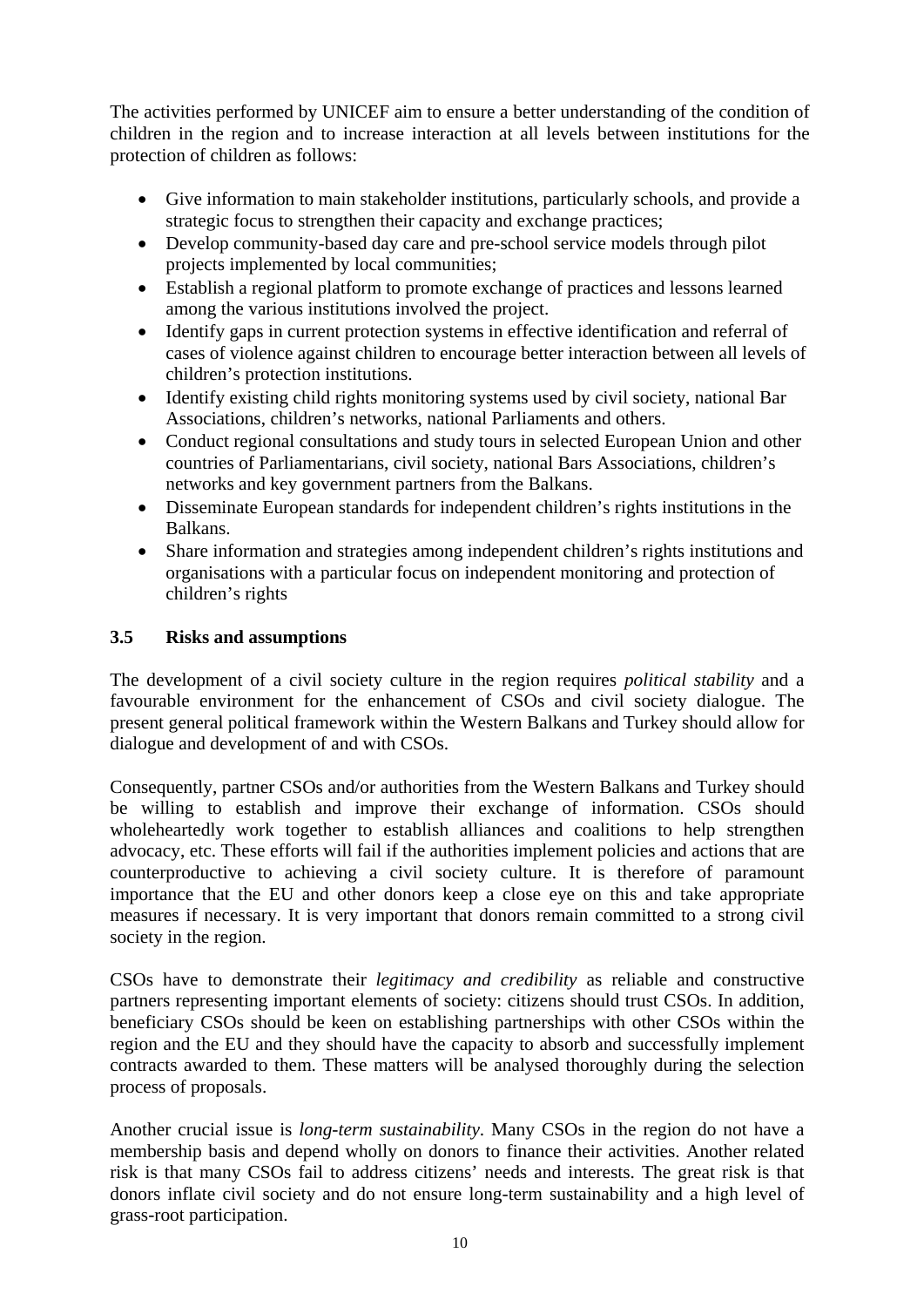## **3.6 Linked Activities**

### **3.6.1 Multi-beneficiary Multi-annual Indicative Planning Document (MIPD)**

This project has been designed on the basis of the Multi-beneficiary MIPD 2009-2011 (Section 2.3.1.3.6) in which support to Civil Society Dialogue and Development is a main element of the overall EC strategy regarding Civil Society.

### **3.6.2 Prior Regional or Multi-beneficiary Programmes**

- CARDS 2003: "Democratic Stabilisation Civil Society Development and Network Building ('Network to Network')"
- CARDS 2006: "Consolidating Partnership between Civil Society Organisations and Public Authorities for Raising Minority Rights in the Region"
- Phare 2006: "Business Support Programme"
- IPA 2007: "Support to Media Production in South East Europe"
- IPA 2008: "Civil Society Facility"
- IPA 2009: "Civil Society Facility"

#### **3.6.3 National IPA Programmes**

National assistance targets the first strand of the CSF and covers aspects that require grassroots intervention and capacity building of small civil society groups with the purpose of enhancing their influence and participation in political and legal decisions, particularly in the light of eventual European integration.

### **3.6.4 Other Donor Assistance (e.g. EU Member States)**

Donors such as USAID, UN agencies, the World Bank, CIDA, SIDA, DfID continue to be engaged in strengthening civil society within democracy-building projects. Another important donor, which is often forgotten, is the national government both on national and local level.

It is vital that there be very good coordination between donors. The intention is that the Advisory Groups already established under the Technical Assistance project serve this purpose.

#### **3.7 Lessons learned**

Under previous projects to support civil society (see 3.6.2 above) there have been some important achievements. Networks and partnerships have been established and strengthened, and information on the EU *acquis* has been shared. However, it has become apparent that the vast majority of these networks and partnerships include only CSOs of the same nature. As a result, the involvement of other essential partners remains limited. This is why the current programme pays particular attention to cross-sectoral partnerships and networks.

To allow them to flourish, legislative frameworks, public incentives and indeed the perception of CSOs among the general public should improved. The Technical Assistance will continue to provide valuable input for this. Furthermore, the T/A will provide guidance to the projects acting as a mediator/facilitator.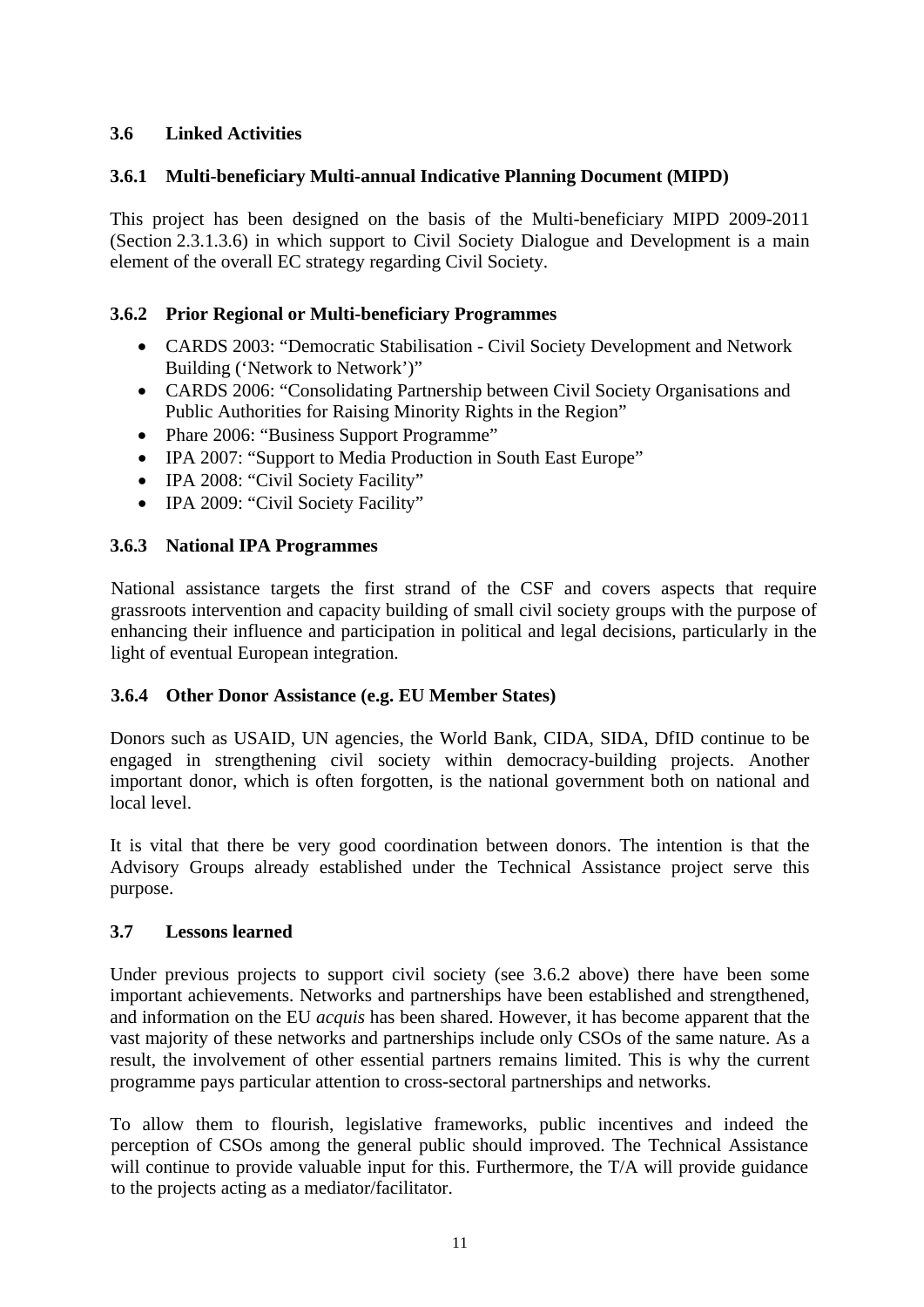Experience has also shown that support to Civil Society is considered as being too fragmented. Therefore this programme will follow the path set by the CSF in strengthening the overall coordination and coherence of assistance and activities carried on or funded by the EU, its Member States and other public and private donors. DG Enlargement endeavours to improve coordination by organising regular meetings throughout the year with authorities in the Western Balkans and Turkey, Delegations and stakeholders.

One of the principal issues in this coordination will be the co-financing of projects. Under this programme, it will be necessary to establish partnerships involving CSOs from different backgrounds, which will also allow for more financially powerful CSOs such as Business Representative Organisations to be involved. Moreover, under the current Technical Assistance local steering committees composed of CSO representatives and donors have been established throughout the IPA region.

These committees are also open to private donors (foundations, etc.) giving them the opportunity to co-finance projects selected under EU calls for proposals. Such coordination not only saves much time but also ensures that less financially powerful CSOs are able to participate in calls for proposals launched by the Commission.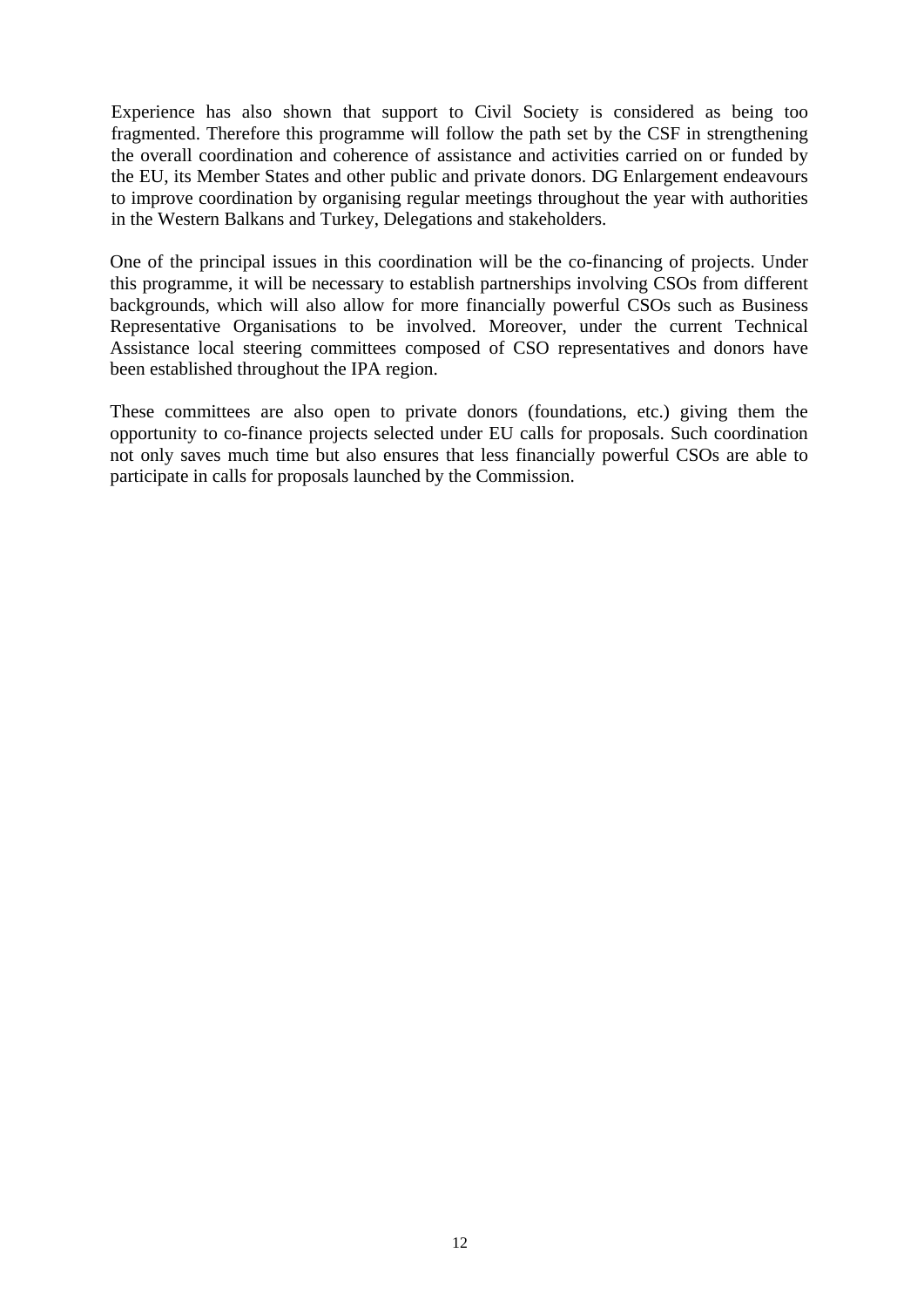## **4. Indicative Budget (amounts in EUR)**

|                           |                  |                   |                                 | <b>SOURCES OF FUNDING</b>                   |                          |                                          |                          |                              |                                          |                                  |                          |       |
|---------------------------|------------------|-------------------|---------------------------------|---------------------------------------------|--------------------------|------------------------------------------|--------------------------|------------------------------|------------------------------------------|----------------------------------|--------------------------|-------|
|                           |                  |                   | <b>TOTAL EXP.RE</b>             | <b>IPA COMMUNITY</b><br><b>CONTRIBUTION</b> |                          |                                          |                          | NATIONAL CONTRIBUTION        |                                          | PRIVATE CONTRIBUTION             |                          |       |
| <b>ACTIVITIES</b>         | <b>IB</b><br>(1) | <b>INV</b><br>(1) | <b>EUR</b><br>$(a)=(b)+(c)+(d)$ | <b>EUR</b><br>(b)                           | %<br>(2)                 | Total<br><b>EUR</b><br>$(c)=(x)+(y)+(z)$ | $\%$<br>(2)              | Central<br><b>EUR</b><br>(x) | Regional/<br>Local<br>${\rm EUR}$<br>(y) | <b>IFIs</b><br><b>EUR</b><br>(z) | <b>EUR</b><br>(d)        | % (2) |
| Activity 3.4.1            | X                |                   | 6 700 000                       | 6 700 000                                   | 100                      | $\overline{\phantom{a}}$                 | $\overline{\phantom{0}}$ |                              | $\overline{a}$                           | $\overline{\phantom{a}}$         |                          |       |
| contract                  |                  |                   |                                 |                                             |                          |                                          |                          |                              |                                          |                                  |                          |       |
| Activity 3.4.2            | $\mathbf{X}$     |                   | 2 000 000                       | 2 000 000                                   | 100                      | $\overline{\phantom{a}}$                 | $\overline{\phantom{a}}$ | $\overline{\phantom{a}}$     | $\overline{\phantom{a}}$                 | $\overline{\phantom{a}}$         | $\overline{\phantom{a}}$ |       |
| contract                  |                  |                   |                                 |                                             |                          |                                          |                          |                              |                                          |                                  |                          |       |
| Activity 3.4.3            | $\mathbf{X}$     |                   | 2 062 500                       | 1 650 000                                   | 80                       |                                          | $\overline{\phantom{0}}$ |                              | $\overline{\phantom{a}}$                 | $\overline{\phantom{0}}$         | 412 500                  | 20    |
| grants                    |                  |                   |                                 |                                             |                          |                                          |                          |                              |                                          |                                  |                          |       |
| Activity 3.4.4            | X                |                   | 2 062 500                       | 1 650 000                                   | 80                       | $\overline{\phantom{a}}$                 | $\qquad \qquad -$        | $\overline{\phantom{a}}$     | $\overline{\phantom{a}}$                 | $\overline{\phantom{a}}$         | 412 500                  | 20    |
| contribution<br>agreement |                  |                   |                                 |                                             |                          |                                          |                          |                              |                                          |                                  |                          |       |
| TOTAL IB<br>12 825 000    |                  |                   | 12 000 000                      | 93.6                                        | $\overline{\phantom{a}}$ | $\overline{\phantom{a}}$                 | ٠                        | $\blacksquare$               | $\blacksquare$                           | 825 000                          | 6.4                      |       |
| <b>TOTAL INV</b>          |                  |                   | $\sim$                          |                                             |                          |                                          |                          |                              |                                          |                                  |                          |       |
| <b>TOTAL PROJECT</b>      |                  |                   | 12 825 000                      | 12 000 000                                  | 93.6                     |                                          | ۰.                       | $\overline{\phantom{0}}$     |                                          | $\overline{\phantom{0}}$         | 825 000                  | 6.4   |

Amounts net of VAT

(1) In the Activity row use "X" to identify whether IB or INV (2) Expressed in % of the **Total** Expenditure (column (a))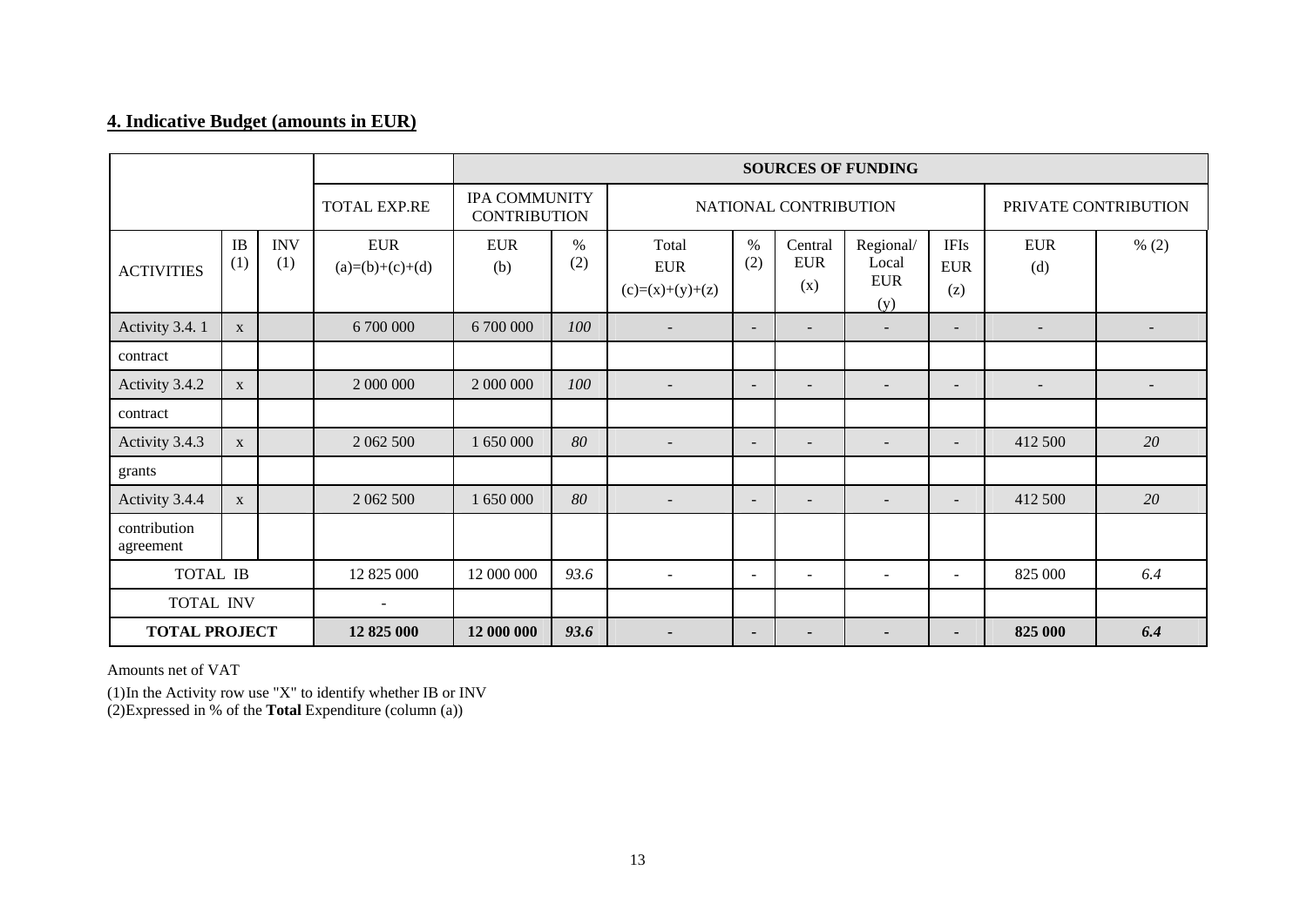| Contracts                                  | Start of<br>tendering | Signature of<br>contract | Completion of<br>project |
|--------------------------------------------|-----------------------|--------------------------|--------------------------|
| Contract 3.4.1. (Services)                 | Q1 2011               | Q3 2011                  | Q3 2013                  |
| Contract 3.4.2. ("P2P")                    | Q1 2011               | Q3 2011                  | Q3 2012                  |
| Contract 3.4.3. (CfP)                      | Q4 2010               | Q4 2010                  | Q3 2012                  |
| Contract 3.4.4<br>(Contribution agreement) |                       | Q2 2010                  | Q3 2012                  |

## **5. Indicative Implementation Schedule (periods broken down per quarter)**

### **6. Cross-cutting issues**

### **6.1 Equal Opportunities**

The principle of equal opportunities between women and men should be taken into account when evaluating the quality of all projects proposed under both components and during all phases of their implementation. Specific attention will be paid to the gender dimension when determining the benefit of training activities. While implementing the project activities and to the extent applicable, Beneficiary authorities will try to assure that gender disaggregated data will be made available to carry out an analysis of the social and economic impact of the actions undertaken.

### **6.2 Environment**

Beneficiaries shall ensure that during implementation of their actions due consideration be given to their Governments' development policies relating to environmental management and that such policies are embodied within all strategic policy documents that they may draft and all training activities that they may carry out.

### **6.3 Minorities**

Intercultural dialogue should be favoured and the rights of minorities and other vulnerable groups, including Roma, should be taken into account when evaluating the quality of all projects proposed under the overall components. While implementing the project activities and to the extent applicable, Beneficiary authorities will try to assure that national disaggregated data will be made available to carry out an analysis of the social and economic, as well as cultural impact of the actions undertaken

\_\_\_\_\_\_\_\_\_\_\_\_\_\_\_\_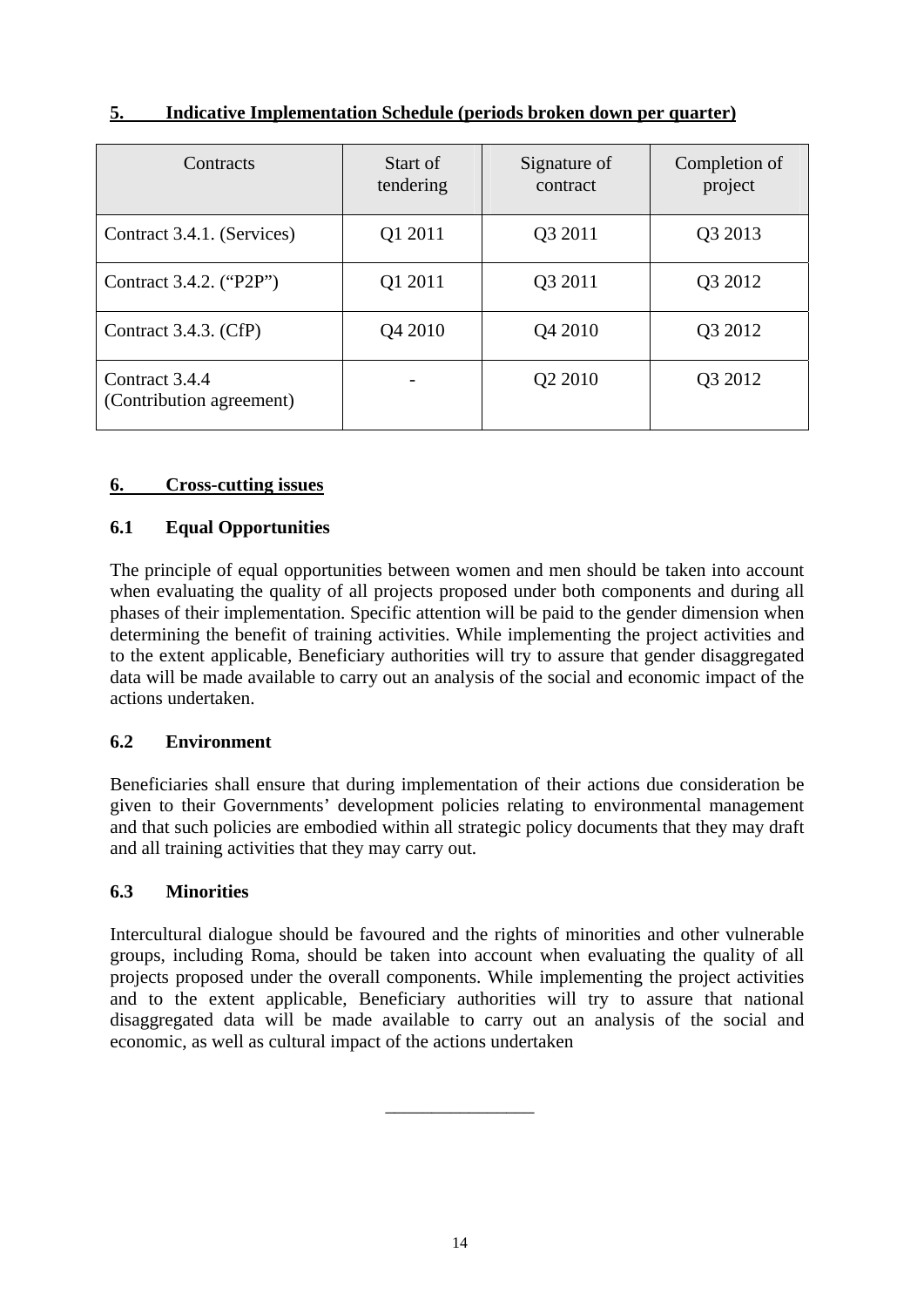## **ANNEXES**

- 1- Log frame in Standard Format
- 2- Amounts contracted and Disbursed per Quarter over the full duration of Programme<br>3- Reference to laws, regulations and strategic documents:
- Reference to laws, regulations and strategic documents:
- 4- Details per EU funded contract (\*) where applicable: For *TA contracts*: account of tasks expected from the contractor For *grants schemes*: account of components of the schemes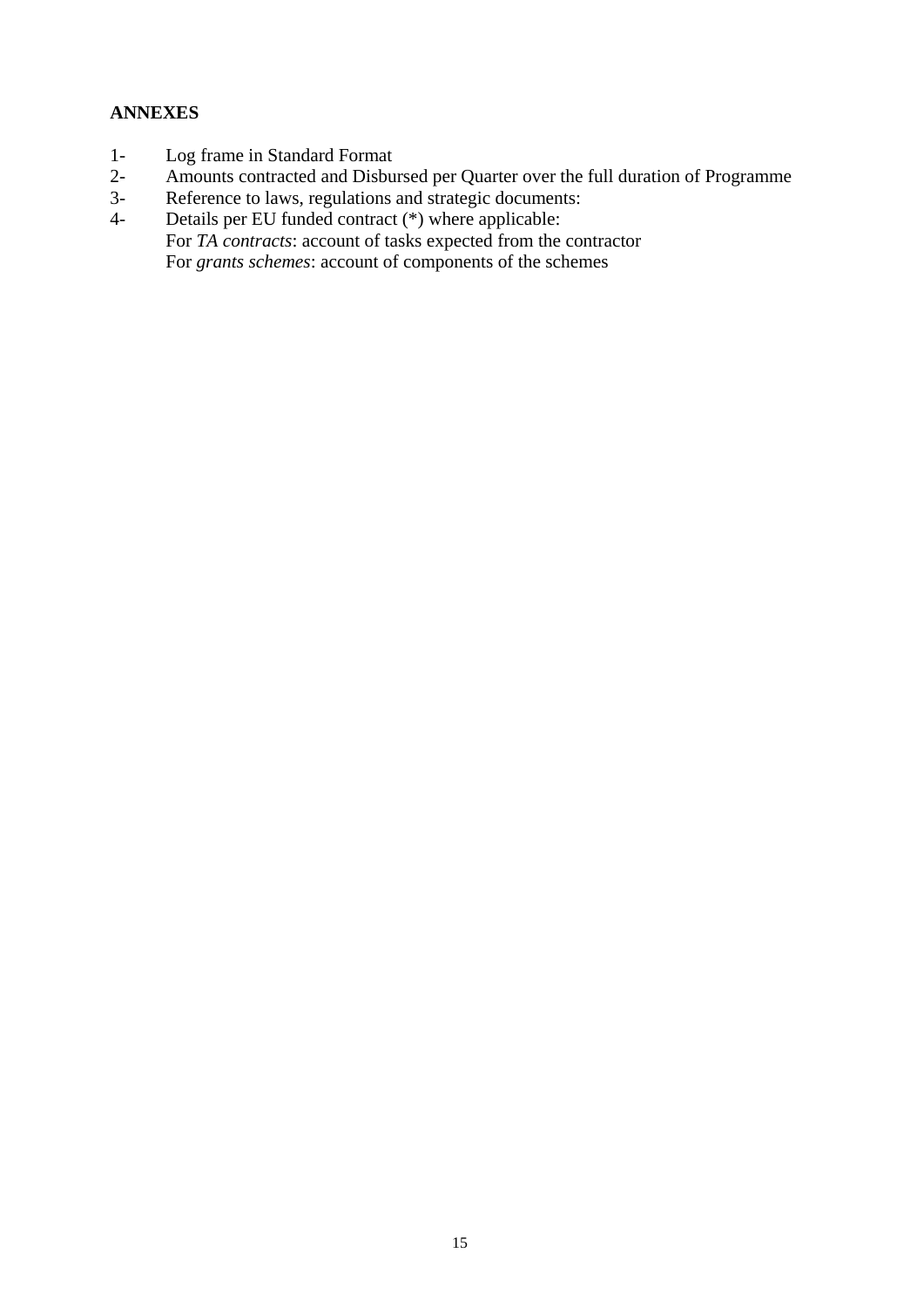### **ANNEX 1: Logical framework matrix in standard format**

| LOGFRAME PLANNING MATRIX FOR Project Fiche                                                                                                                            |                                                                                                                                                                                                                                                                                                                                                                             | Civil Society Facility -Horizontal<br>Activities (Technical Assistance,<br>People 2 People Programme,<br>Partnership Actions)                                                                                                                                                                                                                                                                                                                                                                                                                                                      | CRIS No.: 2010/xxx-xxx                                                           |  |
|-----------------------------------------------------------------------------------------------------------------------------------------------------------------------|-----------------------------------------------------------------------------------------------------------------------------------------------------------------------------------------------------------------------------------------------------------------------------------------------------------------------------------------------------------------------------|------------------------------------------------------------------------------------------------------------------------------------------------------------------------------------------------------------------------------------------------------------------------------------------------------------------------------------------------------------------------------------------------------------------------------------------------------------------------------------------------------------------------------------------------------------------------------------|----------------------------------------------------------------------------------|--|
| <b>IPA Multi Beneficiary Programme 2010</b>                                                                                                                           |                                                                                                                                                                                                                                                                                                                                                                             | Contracting period expires on<br>30 November 2011<br>Total budget: EUR 12 825 000                                                                                                                                                                                                                                                                                                                                                                                                                                                                                                  | Disbursement period expires on<br>30 November 2014<br>IPA budget: EUR 12 000 000 |  |
| Overall objective<br>Contribute to strengthening civil society within<br>a participative democracy, stimulating a civil<br>society friendly 'environment' and culture | Objectively verifiable indicators<br>• Evaluations of the democracy<br>indicators and sectoral aspects such as<br>freedom of association and human<br>rights improved<br>• Number of good practices that will<br>be promoted at the CSO sector level<br>• Degree of population's<br>understanding of the role of CSOs in<br>society, European integration and<br>objectives | <b>Sources of Verification</b><br><b>Statistics</b><br>$\bullet$<br>Evaluation and Monitor and<br>Progress reports<br><b>Impact Assessment</b><br>Studies by EU Member states,<br>International Organisations, other<br>donors, etc.<br>Country and European<br><b>Commission through Progress Reports</b><br>and other Regular Reports<br>(Commission's opinions,<br>Parliamentary reports, Action<br>Programmes, etc)<br>Findings of the technical<br>assistance contractors<br>Press and media coverage where<br>the project is expected to have an<br>impact on public opinion |                                                                                  |  |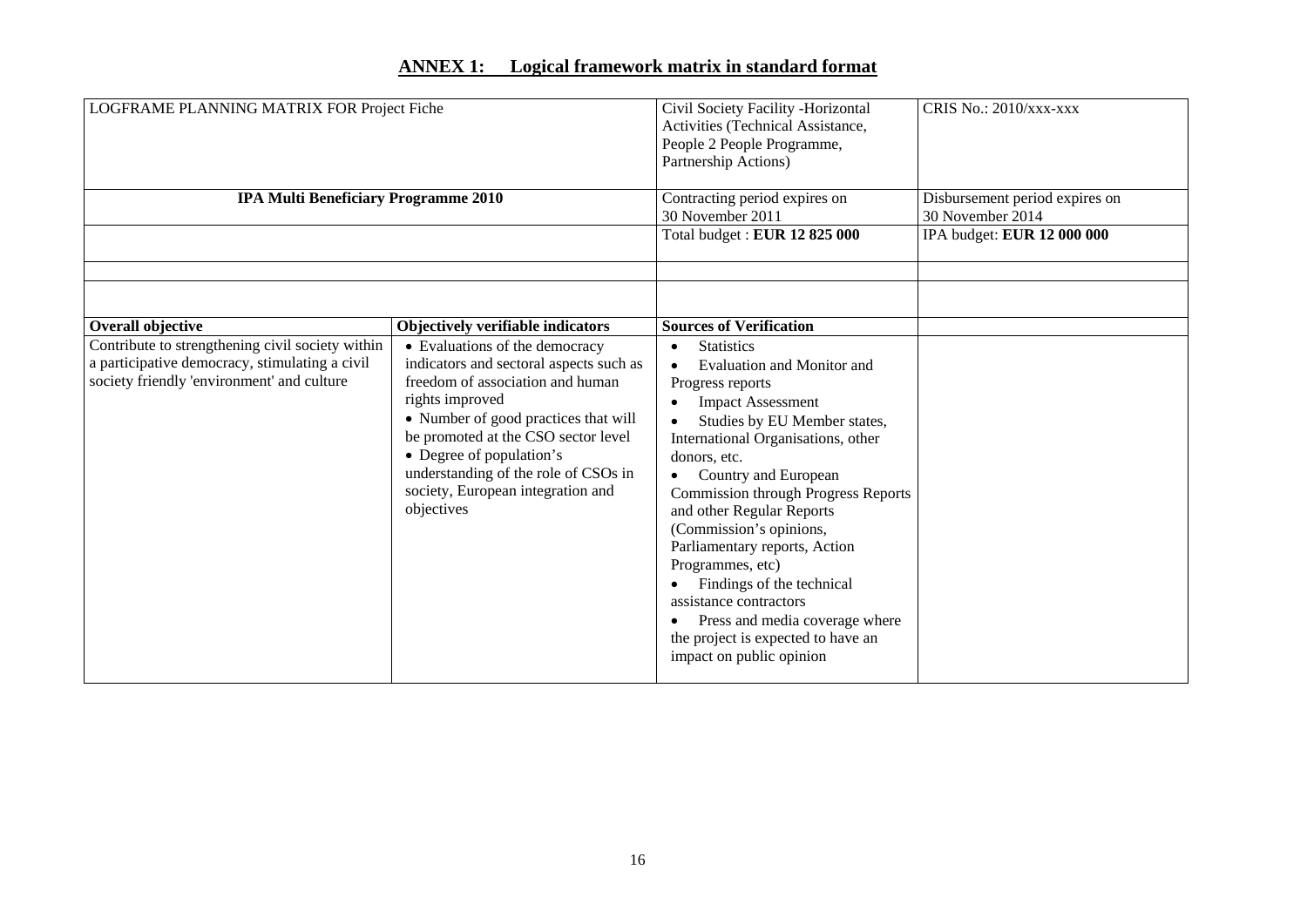| Project purpose                                                                                                                                                                                                                                                                                                                                                                | Objectively verifiable indicators                                                                                                                                                                                                                                                                                                                                       | <b>Sources of Verification</b>                                                                                                                                                                                                                                                                                | <b>Assumptions</b>                                                                                                                                                                                                                                                                                                                                                                  |
|--------------------------------------------------------------------------------------------------------------------------------------------------------------------------------------------------------------------------------------------------------------------------------------------------------------------------------------------------------------------------------|-------------------------------------------------------------------------------------------------------------------------------------------------------------------------------------------------------------------------------------------------------------------------------------------------------------------------------------------------------------------------|---------------------------------------------------------------------------------------------------------------------------------------------------------------------------------------------------------------------------------------------------------------------------------------------------------------|-------------------------------------------------------------------------------------------------------------------------------------------------------------------------------------------------------------------------------------------------------------------------------------------------------------------------------------------------------------------------------------|
| To continue promoting the accountability<br>and credibility of civil society sector and<br>improving the institutional and operational<br>capacity of CSOs in relation toall<br>stakeholders in the region and EU                                                                                                                                                              | Proportion of good quality<br>$\bullet$<br>applications for funding improved<br>under the project<br>Number of projects carried out<br>successfully compared with<br>previously<br>Ratings of trust and credibility of<br>CSOs improved after the project                                                                                                               | Evaluation reports of the Call for<br>Proposals (including projects on<br>the reserve lists<br>Monitoring reports of the<br>$\bullet$<br>projects implemented under the<br>programme<br>Ad hoc reports<br>$\bullet$<br>Interim and final reports<br>$\bullet$<br>Public opinion surveys and<br>media coverage | Political stability and favourable<br>$\bullet$<br>environment for development of<br>CSOs and of dialogue<br>Political commitment guaranteed<br>$\bullet$<br>Legitimacy and credibility of CSOs<br>are universally recognised<br>Availability of funds and sufficient<br>$\bullet$<br>absorption capacity of CSOs<br>Citizens have confidence in<br>$\bullet$<br>activities of CSOs |
| To reinforce dialogue and strengthen ties<br>between CSOs within the region and their<br>EU counterparts<br>To encourage sustainable CSOs partnership<br>and networks, including public authorities,<br>promoting transfer of knowledge and<br>experience<br>To develop CSOs' advocacy role in<br>supporting democratic issues and advising<br>citizens and public authorities | Percentage of new joint CSO-<br>$\bullet$<br>stakeholders events and initiatives<br>launched during and after the project<br>Number of new networks and<br>$\bullet$<br>membership<br>Total number of projects carried<br>out successfully in the fields covered<br>under the project<br>Number of initiatives to promote<br>good governance participatory<br>practices | Official documents of<br>$\bullet$<br>partnership and cooperation<br>agreements<br>Statistical data on applications<br>for funding<br>Requests for support,<br>$\bullet$<br>information registered by the<br>technical assistance' team                                                                       | Commitment of EU based CSOs and<br>institutions to establish partnerships with<br>their counterparts in Beneficiaries<br>Willingness of CSOs to establish<br>$\bullet$<br>coalitions to perform a watchdog<br>function                                                                                                                                                              |
| To further encourage CSOs to play an<br>increasing part in the adoption and<br>implementation of the <i>acquis</i> in policy areas<br>where they have an important<br>implementation and advocacy role<br>To raise citizens' understanding of CSOs'<br>role and participation in the democratic<br>process                                                                     | Percentage of projects aiming to<br>$\bullet$<br>further adopt and implement the<br>acquis in the fields covered under the<br>project<br>Percentage of consultation<br>services provided by CSOs to<br>$\bullet$<br>citizens and government                                                                                                                             |                                                                                                                                                                                                                                                                                                               | Donors continue their engagement in<br>supporting civil society<br>Willingness of relevant<br>$\bullet$<br>governmental bodies to cooperate<br>and adopt national policies<br>supportive to CSOs' initiatives<br>Citizens have confidence in activities<br>of CSOs                                                                                                                  |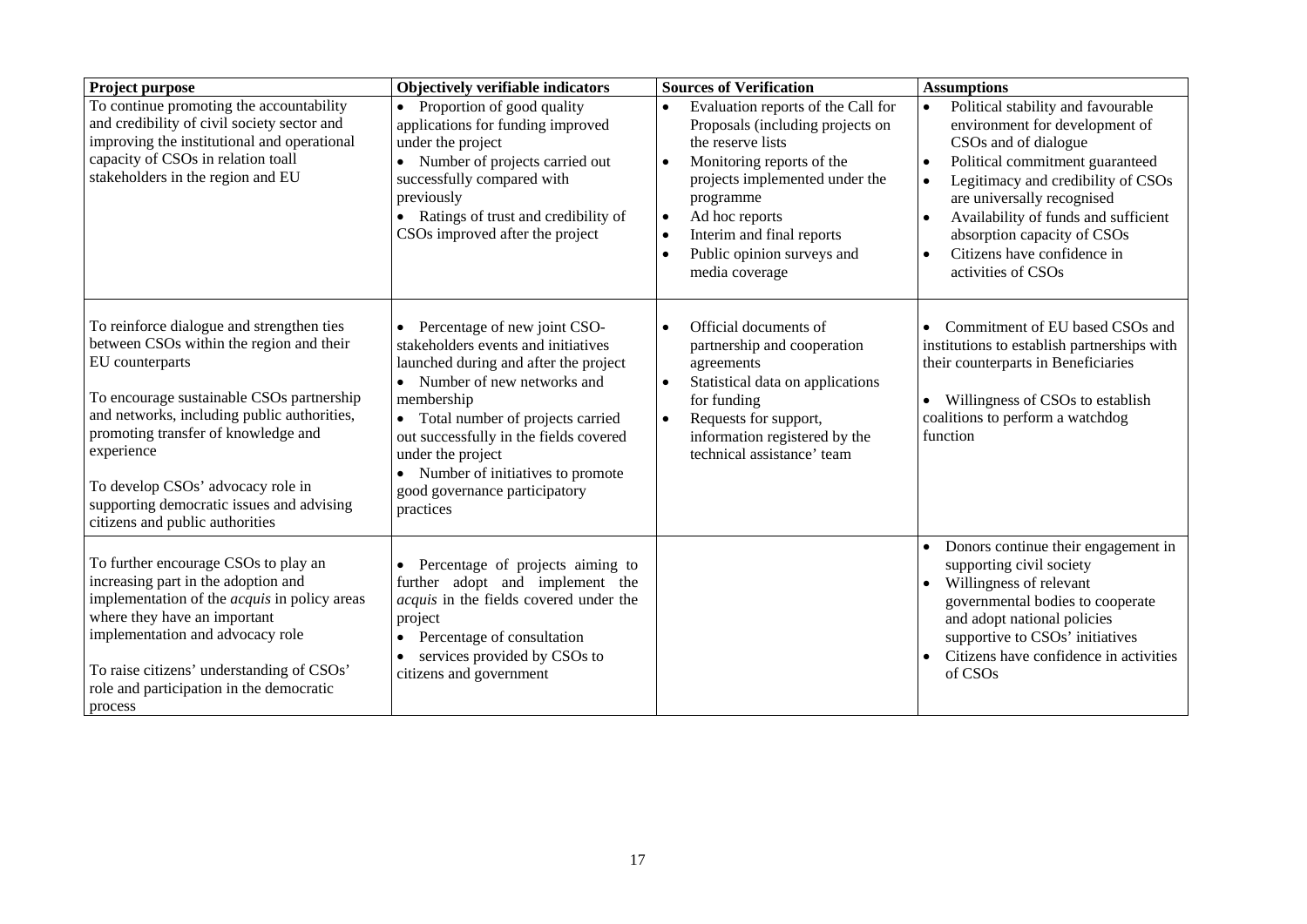| <b>Results</b>                                                                                                                                                                                                                                                                                                                                                                                                                                                                                                                                                                                                                                                              | Objectively verifiable indicators                                                                                                                                                                                                                                                                                                                                                                                                                                               | <b>Sources of Verification</b>                                                                                                                                                                                                                        | <b>Assumptions</b>                                                                                                                                                                                                                                                                                                               |
|-----------------------------------------------------------------------------------------------------------------------------------------------------------------------------------------------------------------------------------------------------------------------------------------------------------------------------------------------------------------------------------------------------------------------------------------------------------------------------------------------------------------------------------------------------------------------------------------------------------------------------------------------------------------------------|---------------------------------------------------------------------------------------------------------------------------------------------------------------------------------------------------------------------------------------------------------------------------------------------------------------------------------------------------------------------------------------------------------------------------------------------------------------------------------|-------------------------------------------------------------------------------------------------------------------------------------------------------------------------------------------------------------------------------------------------------|----------------------------------------------------------------------------------------------------------------------------------------------------------------------------------------------------------------------------------------------------------------------------------------------------------------------------------|
| Increased excellence, accountability and<br>professionalism, visibility, participation,<br>influence of civil society for the benefit of<br>the overall regional and national stakeholders<br>Ties between CSOs and their stakeholders<br>within the Region and from the EU<br>reinforced<br>CSO <sub>s</sub> (and relevant stakeholders) sector<br>knowledge and institutional capacity<br>improved Resource systems for CSOs<br>developed and supported to provide<br>information and services to answer identified<br>needs of CSOs regionally and nationally<br>Network of permanent stakeholders<br>established and a cooperation system on<br>specific sectors set-up | o Rating of trust and credibility of<br>CSOs<br>o Number of activity aimed to<br>transfer expertise and know-how to<br>CSOs and providing training and<br>consultancy, implemented<br>successfully<br>o Total number of targeted CSOs<br>and number of CSOs having benefited<br>from the project<br>o Number of requests from CSOs<br>and number of solved Requests<br>o Number of new network and<br>memberships<br>o Number of debates and<br>consultations initiated by CSOs | Project Reporting on: Training<br>Events; Study visits / exchanges with<br>EU; Other Events<br>Monitoring / Evaluation reports<br>$\bullet$<br>Press releases<br>$\bullet$<br>CSOs 'Newsletters'<br>$\bullet$<br>Review of field work                 | • CSO personnel remains highly<br>motivated<br>• Legislation and previous benchmark<br>results for the EU readily available<br>• Legitimacy and credibility of CSOs<br>are recognised                                                                                                                                            |
| Increased intervention of CSOs to significantly<br>impact public strategy and policy, across the<br>region and at European level<br>Common EU – regional principles, values and<br>good practices developed<br>Improved position of the CSOs with respect to<br>the provision of information and policy advice<br>to stakeholders<br>Enhanced cooperation between CSOs - States<br>with special emphasis on the elaboration and<br>implementation of compatible measures<br>tackling issues covered in the project                                                                                                                                                          | Number of events involving<br>$\bullet$<br>decision makers and degree of<br>participation to the programming,<br>policies development and enforcement<br>• Number of projects and activities<br>contributing to the adoption and<br>implementation of the EU acquis in<br>comparison to previous and related<br>programmes<br>• Number of public consultations by<br>CSOs<br>Number of new control and<br>$\bullet$<br>prevention measures                                      | Official Documentation (Calls for<br>$\bullet$<br>proposals, Applications, Projects<br>Launched)<br><b>Project Reporting</b><br>$\bullet$<br>Monitoring / Evaluation reports<br>Press releases<br>CSOs 'Newsletters<br>$\bullet$<br>Review field work | The efficiency of government<br>$\bullet$<br>initiatives in the fields advocated by<br>CSOs<br>Citizens have confidence in<br>activities of CSOs<br>Public authorities and stakeholders<br>recognise CSOs as providers of<br>expertise in key topics<br>CSO's willingness to get closer to<br>$\bullet$<br>their EU counterparts |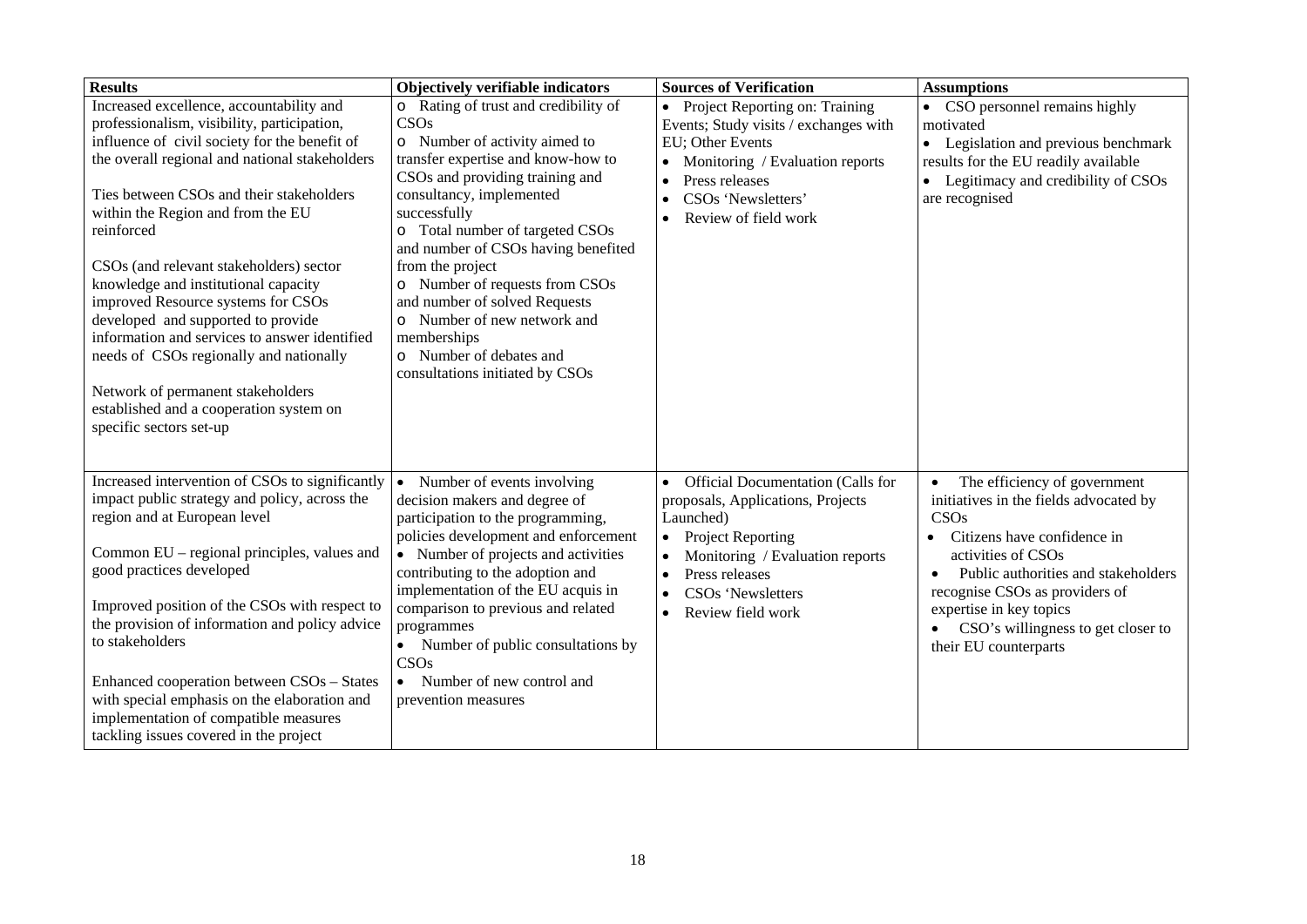| Increased awareness of concerned actors<br>(citizens, public authorities and industry) about<br>possibilities to ensure or improve the<br>protection of the environment, energy<br>efficiency, health care and security at work,<br>fights against corruption, organised crime and<br>trafficking | Proportion of contributions to the<br>$\circ$<br>awareness of issues covered under the<br>project including concrete initiatives             |  |
|---------------------------------------------------------------------------------------------------------------------------------------------------------------------------------------------------------------------------------------------------------------------------------------------------|----------------------------------------------------------------------------------------------------------------------------------------------|--|
| New partnership initiatives funded by the<br>programme                                                                                                                                                                                                                                            | Number of new projects signed in<br>$\circ$<br>comparison of previous situation                                                              |  |
| Enlarged citizens participation in civil society<br>activity                                                                                                                                                                                                                                      | Proportion of citizens' access to<br>$\circ$<br>public services<br>Proportion of citizens' participation<br>events increased from previously |  |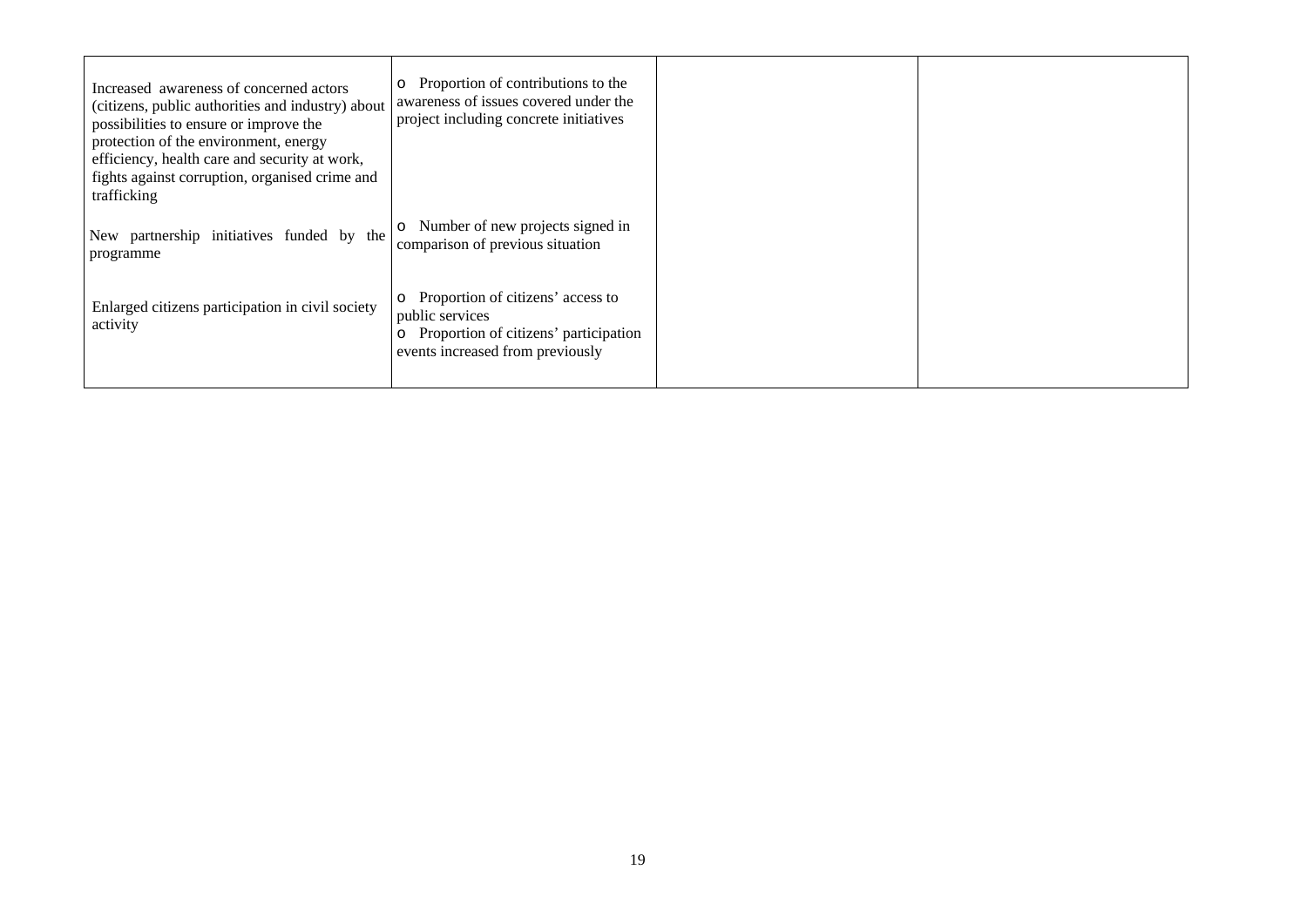| <b>Activities</b>                                                                                                                                                                                                                                                                                                      | <b>Means</b>                                                                                                                                                        | Cost          | <b>Assumptions</b>                                                                                                            |
|------------------------------------------------------------------------------------------------------------------------------------------------------------------------------------------------------------------------------------------------------------------------------------------------------------------------|---------------------------------------------------------------------------------------------------------------------------------------------------------------------|---------------|-------------------------------------------------------------------------------------------------------------------------------|
| 3.4.1 Continuation of Technical Assistance<br>- Filling gaps including:<br>Training on specific topics<br>Data collection (desk research,<br>interviews, visits)<br>Drafting compendium and database<br>Limited on-demand expert advise for<br>CSOs<br>Partnership events, initiatives<br>Experience exchange projects | Either call for tender for service<br>contract<br>Or continuation with current<br>contractor by means of direct<br>agreement                                        | EUR 6 700 000 | All necessary related actions<br>necessary for the implementation of<br>the project are provided by relevant<br>public bodies |
| 3.4.2 People 2 People Programme<br>Towards:<br>- Awareness raising - Visits programme on<br>relevant EU key policies and the functioning<br>of democratic and transparent decision<br>making system<br>- Bringing the understanding of the <i>acquis</i><br>closer to the citizens                                     | Call for tender for service contract<br>Implementation, monitoring and<br>evaluation to be undertaken by DG<br>Enlargement, Unit D4 Institution<br>Building - TAIEX | EUR 2000000   | Idem                                                                                                                          |
| 3.4.3 Empowerment of women                                                                                                                                                                                                                                                                                             | Call for Proposals: grant contracts                                                                                                                                 | EUR 1 650 000 | Idem                                                                                                                          |
| 3.4.4 Protection of children from violence                                                                                                                                                                                                                                                                             | Contribution agreement with<br><b>UNICEF</b>                                                                                                                        | EUR 1 650 000 | Idem                                                                                                                          |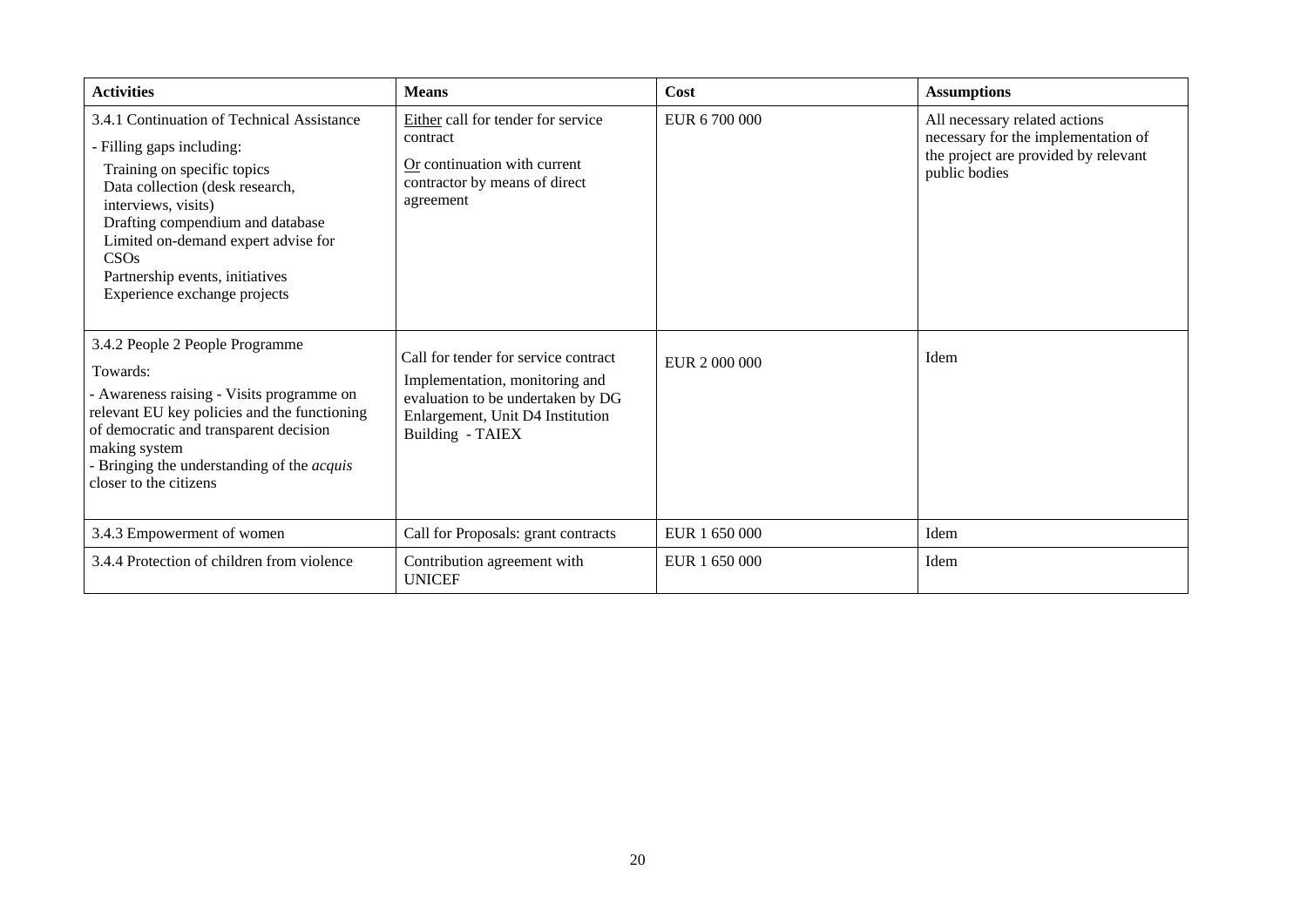| <b>ANNEX 2:</b> | Amounts (in EUR) contracted and disbursed by quarter for the project |  |  |
|-----------------|----------------------------------------------------------------------|--|--|
|                 |                                                                      |  |  |

| <b>Contracted</b> | Q2 2010                  | Q3 2010                  | Q4 2010   | Q1 2011                  | Q2 2011                  | Q3 2011                  |  |
|-------------------|--------------------------|--------------------------|-----------|--------------------------|--------------------------|--------------------------|--|
| Contract 3.4.1    | -                        | $\overline{\phantom{0}}$ | $\sim$    | $\overline{\phantom{0}}$ | $\overline{\phantom{a}}$ | 6 700 000                |  |
| Contract 3.4.2    | $\overline{\phantom{a}}$ | 2 000,000                | -         | $\overline{\phantom{0}}$ | $\overline{\phantom{0}}$ | -                        |  |
| Contract 3.4.3    | $\overline{\phantom{0}}$ | $\overline{\phantom{0}}$ | 1 650 000 | $\overline{\phantom{a}}$ | $\overline{\phantom{0}}$ | <b>.</b>                 |  |
| Contract 3.4.4    | 650 000                  | $\sim$                   | -         | $\sim$                   | $\overline{\phantom{0}}$ | $\overline{\phantom{0}}$ |  |
| <i>Cumulative</i> | 1 650 000                | 3 650 000                | 5 300 000 | 5 300 000                | 5 300 000                | 12 000 000               |  |

| <b>Disbursed</b>  | Q <sub>2</sub> 2010      | Q3 2010                  | Q4 2010                  | Q1 2011                  | Q <sub>2</sub> 2011      | Q3 2011                  | Q4 2011   | Q1 2012                  |
|-------------------|--------------------------|--------------------------|--------------------------|--------------------------|--------------------------|--------------------------|-----------|--------------------------|
| Contract 3.4.1    | $\sim$                   | $\overline{\phantom{a}}$ | $\overline{\phantom{a}}$ | $\overline{\phantom{a}}$ | $\blacksquare$           | 4 500 000                |           | $\overline{\phantom{a}}$ |
| Contract 3.4.2    | $\blacksquare$           | 2 000 000                | $\overline{\phantom{a}}$ | $\overline{\phantom{a}}$ | $\overline{\phantom{a}}$ | $\blacksquare$           | ۰         | $\overline{\phantom{a}}$ |
| Contract 3.4.3    | $\sim$                   | $\overline{\phantom{a}}$ | €1000000                 | $\overline{\phantom{a}}$ | $\overline{\phantom{a}}$ |                          | 325 000   | $\sim$                   |
| Contract 3.4.4    | 1 320 000                | $\sim$                   | $\sim$                   | $\overline{\phantom{a}}$ | 165 000                  | $\sim$                   |           | $\overline{\phantom{a}}$ |
| <b>Cumulative</b> | 1 320 000                | 3 320 000                | 4 320 000                | 4 320 000                | 4 485 000                | 8 985 000                | 9 310 000 | 9 310 000                |
|                   |                          |                          |                          |                          |                          |                          |           |                          |
| <b>Disbursed</b>  | Q <sub>2</sub> 2012      | Q3 2012                  | Q4 2012                  | Q1 2013                  | Q2 2013                  | Q3 2013                  | Q4 2013   |                          |
| Contract 3.4.1    | $\overline{\phantom{a}}$ | 765 000                  | $\overline{\phantom{a}}$ | 765 000                  | $\blacksquare$           | 670 000                  |           |                          |
| Contract 3.4.2    | $\overline{\phantom{a}}$ | $\overline{\phantom{a}}$ | $\overline{\phantom{a}}$ | $\overline{\phantom{a}}$ | $\overline{\phantom{a}}$ | $\overline{\phantom{a}}$ |           |                          |
| Contract 3.4.3    | $\overline{\phantom{a}}$ | $\sim$                   | 325 000                  | $\overline{\phantom{a}}$ | $\sim$                   | $\overline{\phantom{a}}$ |           |                          |
| Contract 3.4.4    | 165,000                  | $\overline{\phantom{a}}$ | $\sim$                   | $\overline{\phantom{a}}$ | $\overline{\phantom{a}}$ | $\overline{\phantom{a}}$ |           |                          |
| <b>Cumulative</b> | 9 475 000                | 10 240 000               | 10 565 000               | 11 330 000               | 11 330 000               | 12 000 000               |           |                          |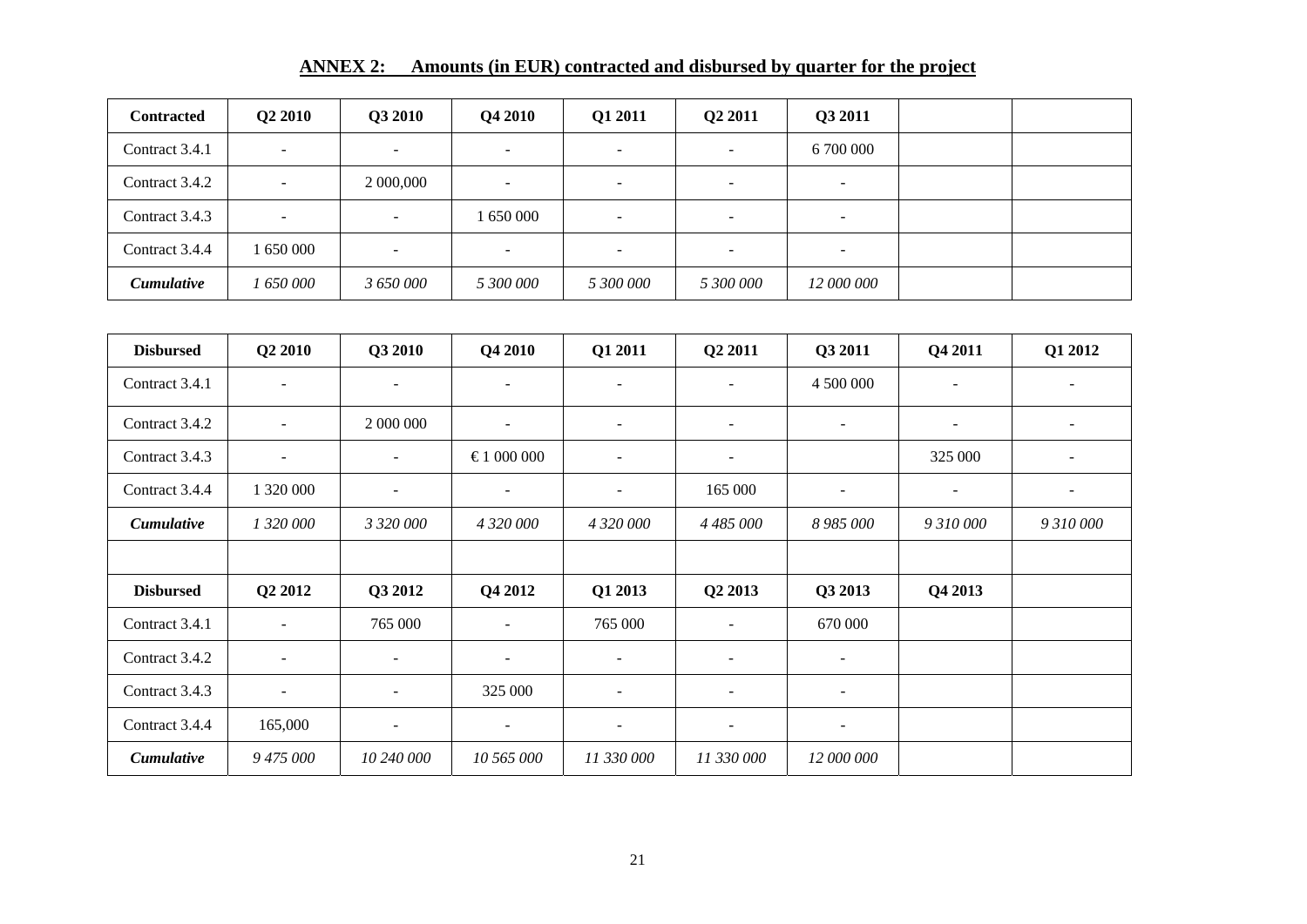### **ANNEX 3: Reference to laws, regulations and strategic documents**

- Multi-Beneficiary Multi-annual Indicative Planning Document (2007/2009), SEC(2007)749 of 29.05.2007;
- Council decision of 20/02/2006 (2006/145/EC) on the principles, priorities and conditions contained in the Accession Partnership with Croatia and repealing Decision 2004/648/EC;
- Council decision of 30/01/2006 (2006/55/EC) on the principles, priorities and conditions contained in the European Partnership with Bosnia and Herzegovina and repealing Decision 2004/515/EC;
- Council decision of 30/01/2006 (2006/56/EC) on the principles, priorities and conditions contained in the European Partnership with Serbia, Montenegro and Kosovo as defined by the UNSCR 1244 of 10/06/1999, and repealing Decision 2004/520/EC;
- EC Communication to the European Parliament and the Council of 6 November 2007 (SEC (2007) 1429) on Enlargement Strategy and Main Challenges 2007-2008 - Albania 2007 Progress Report
- EC Communication to the European Parliament and the Council of 6 November 2007 (SEC (2007) 1429) on Enlargement Strategy and Main Challenges 2007-2008 - Albania 2007 Progress Report
- EC Communication to the European Parliament and the Council of 6 November 2007 (SEC (2007) 1430) on Enlargement Strategy and Main Challenges 2007-2008 – Bosnia and Herzegovina 2007 Progress Report
- EC Communication to the European Parliament and the Council of 6 November 2007 (SEC (2007) 1431) on Enlargement Strategy and Main Challenges 2007-2008 - Croatia 2007 Progress Report
- EC Communication to the European Parliament and the Council of 6 November 2007 (SEC (2007) 1432) on Enlargement Strategy and Main Challenges 2007-2008 – the former Yugoslav Republic of Macedonia 2007 Progress Report
- EC Communication to the European Parliament and the Council of 6 November 2007 (SEC (2007) 1433) on Enlargement Strategy and Main Challenges 2007-2008 - Kosovo 2007 Progress Report
- EC Communication to the European Parliament and the Council of 6 November 2007 (SEC (2007) 1434) on Enlargement Strategy and Main Challenges 2007-2008 - Montenegro 2007 Progress Report
- EC Communication to the European Parliament and the Council of 6 November 2007 (SEC (2007) 1435) on Enlargement Strategy and Main Challenges 2007-2008 - Serbia 2007 Progress Report
- EC Communication to the European Parliament and the Council of 6 November 2007 (SEC (2007) 1436) on Enlargement Strategy and Main Challenges 2007-2008 - Turkey 2007 Progress Report